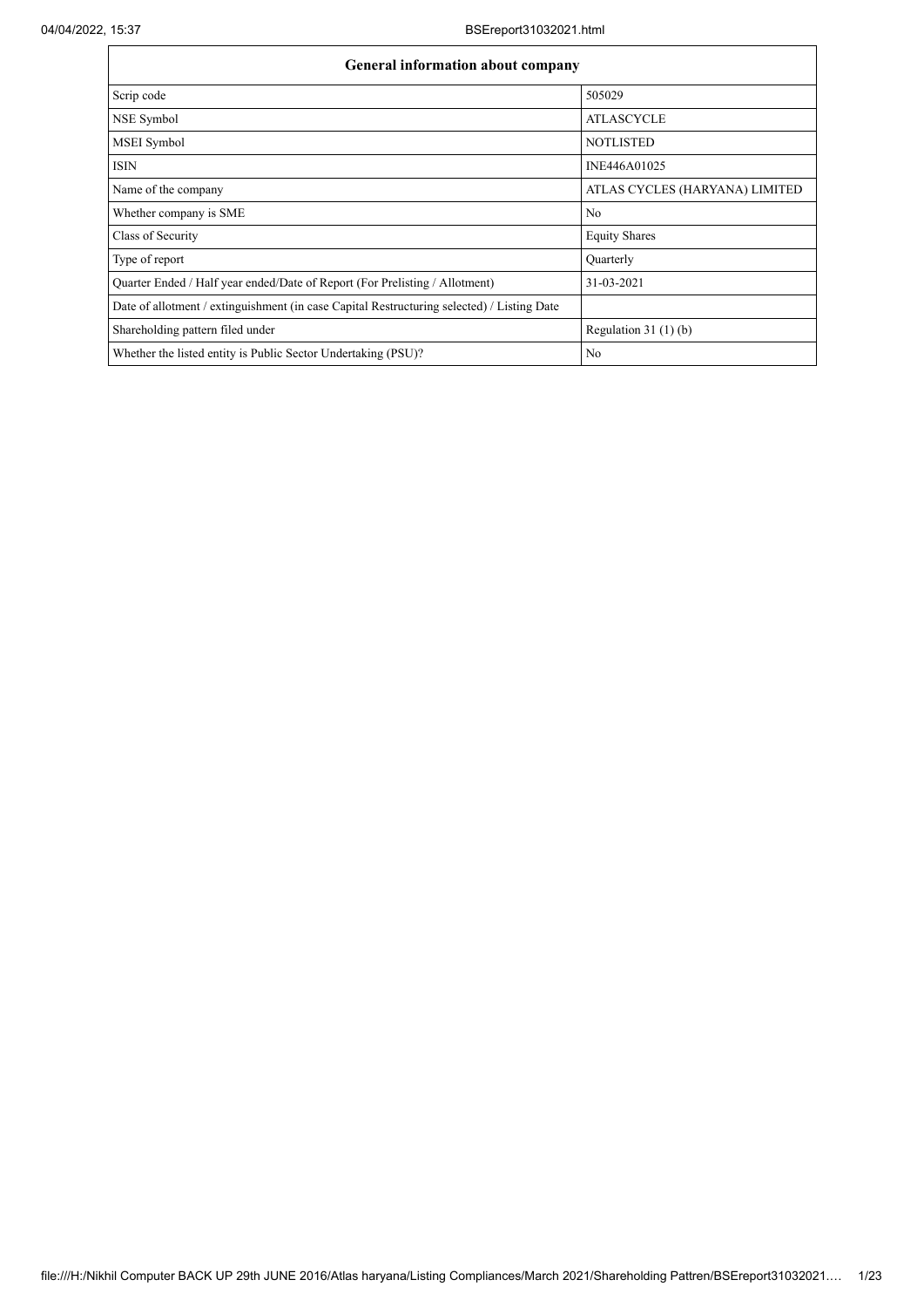Î.

|                | <b>Declaration</b>                                                                        |                |                                |                       |                             |  |  |  |  |  |  |  |
|----------------|-------------------------------------------------------------------------------------------|----------------|--------------------------------|-----------------------|-----------------------------|--|--|--|--|--|--|--|
| Sr.<br>No.     | Particular                                                                                | Yes/No         | Promoter and<br>Promoter Group | Public<br>shareholder | Non Promoter-<br>Non Public |  |  |  |  |  |  |  |
| $\mathbf{1}$   | Whether the Listed Entity has issued any partly paid up shares?                           | N <sub>0</sub> | N <sub>0</sub>                 | N <sub>0</sub>        | N <sub>0</sub>              |  |  |  |  |  |  |  |
| 2              | Whether the Listed Entity has issued any Convertible Securities<br>9                      | N <sub>o</sub> | No                             | N <sub>0</sub>        | N <sub>0</sub>              |  |  |  |  |  |  |  |
| 3              | Whether the Listed Entity has issued any Warrants?                                        | N <sub>0</sub> | N <sub>0</sub>                 | N <sub>0</sub>        | N <sub>0</sub>              |  |  |  |  |  |  |  |
| $\overline{4}$ | Whether the Listed Entity has any shares against which<br>depository receipts are issued? | N <sub>o</sub> | No                             | N <sub>o</sub>        | No                          |  |  |  |  |  |  |  |
| 5              | Whether the Listed Entity has any shares in locked-in?                                    | N <sub>0</sub> | N <sub>0</sub>                 | N <sub>0</sub>        | N <sub>0</sub>              |  |  |  |  |  |  |  |
| 6              | Whether any shares held by promoters are pledge or otherwise<br>encumbered?               | N <sub>0</sub> | N <sub>o</sub>                 |                       |                             |  |  |  |  |  |  |  |
| $\overline{7}$ | Whether company has equity shares with differential voting<br>rights?                     | N <sub>o</sub> | No                             | N <sub>o</sub>        | N <sub>o</sub>              |  |  |  |  |  |  |  |
| 8              | Whether the listed entity has any significant beneficial owner?                           | N <sub>0</sub> |                                |                       |                             |  |  |  |  |  |  |  |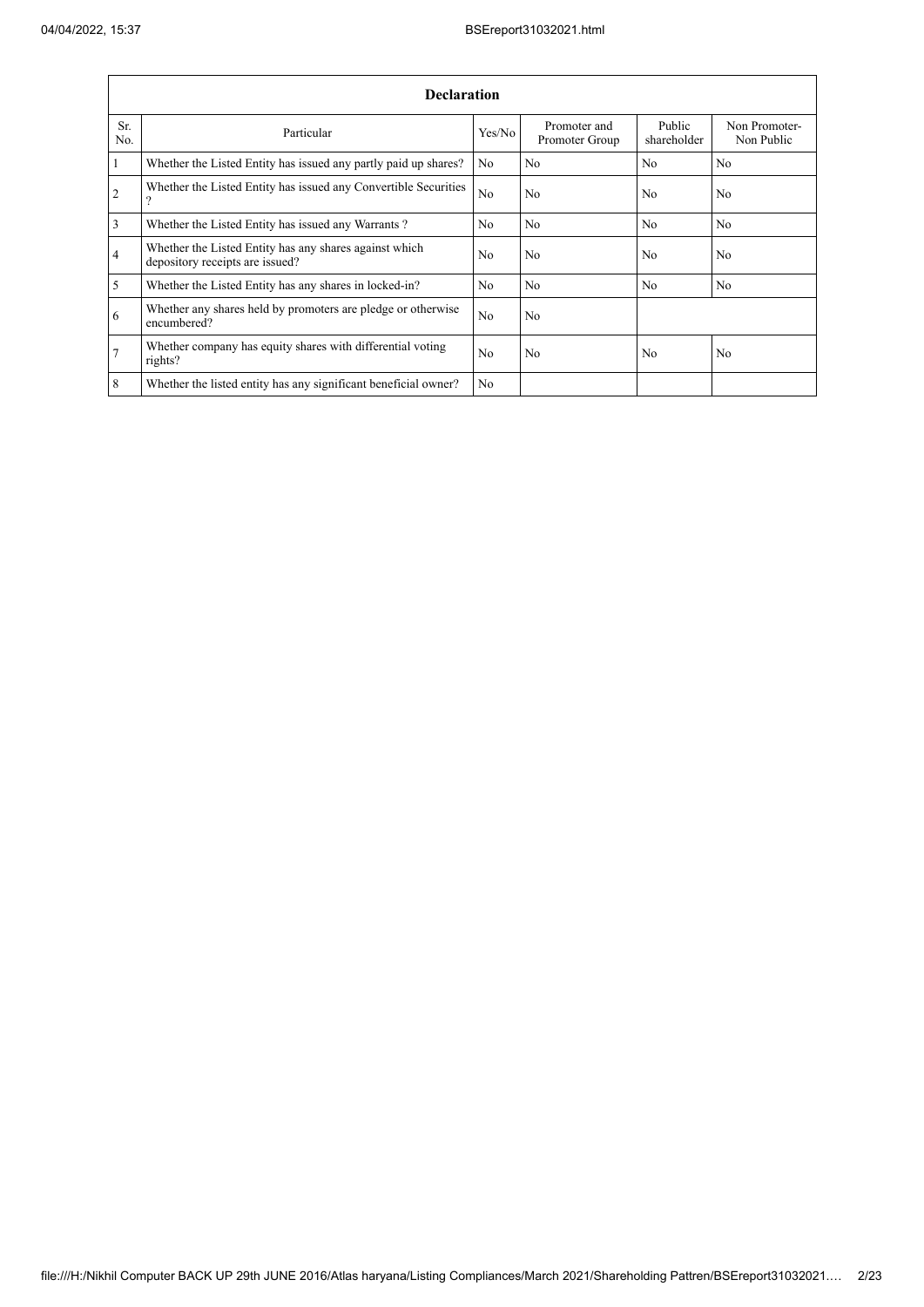$\overline{\phantom{a}}$ 

|                                                 |                                                |                       |                      |                          |                                              |                                          | Table I - Summary Statement holding of specified securities |               |                                                                  |                     |       |  |
|-------------------------------------------------|------------------------------------------------|-----------------------|----------------------|--------------------------|----------------------------------------------|------------------------------------------|-------------------------------------------------------------|---------------|------------------------------------------------------------------|---------------------|-------|--|
|                                                 | Category                                       | Nos. Of               | No. of<br>fully paid | No. Of<br>Partly         | No. Of<br>shares                             | Total nos.<br>shares                     | Shareholding as a<br>% of total no. of                      |               | Number of Voting Rights held in each<br>class of securities (IX) |                     |       |  |
| Category<br>of<br>shareholder<br>$($ I)<br>(II) | shareholders                                   | up equity             | paid-up<br>equity    | underlying<br>Depository | $held$ (VII)<br>$= (IV) +$<br>$(V)$ + $(VI)$ | shares (calculated<br>as per SCRR, 1957) |                                                             |               | No of Voting (XIV) Rights                                        | Total as a          |       |  |
|                                                 | (III)                                          | shares<br>held $(IV)$ | shares<br>held(V)    | Receipts<br>(VI)         |                                              | (VIII) As a % of<br>$(A+B+C2)$           | Class<br>eg: X                                              | Class<br>eg:y | Total                                                            | $%$ of<br>$(A+B+C)$ |       |  |
| (A)                                             | Promoter<br>&<br>Promoter<br>Group             | 33                    | 2739500              |                          |                                              | 2739500                                  | 42.12                                                       | 2739500       |                                                                  | 2739500             | 42.12 |  |
| (B)                                             | Public                                         | 10948                 | 3764338              |                          |                                              | 3764338                                  | 57.88                                                       | 3764338       |                                                                  | 3764338             | 57.88 |  |
| (C)                                             | Non<br>Promoter-<br>Non Public                 |                       |                      |                          |                                              |                                          |                                                             |               |                                                                  |                     |       |  |
| (C1)                                            | <b>Shares</b><br>underlying<br><b>DRs</b>      |                       |                      |                          |                                              |                                          |                                                             |               |                                                                  |                     |       |  |
| (C2)                                            | Shares held<br>by<br>Employee<br><b>Trusts</b> |                       |                      |                          |                                              |                                          |                                                             |               |                                                                  |                     |       |  |
|                                                 | Total                                          | 10981                 | 6503838              |                          |                                              | 6503838                                  | 100                                                         | 6503838       |                                                                  | 6503838             | 100   |  |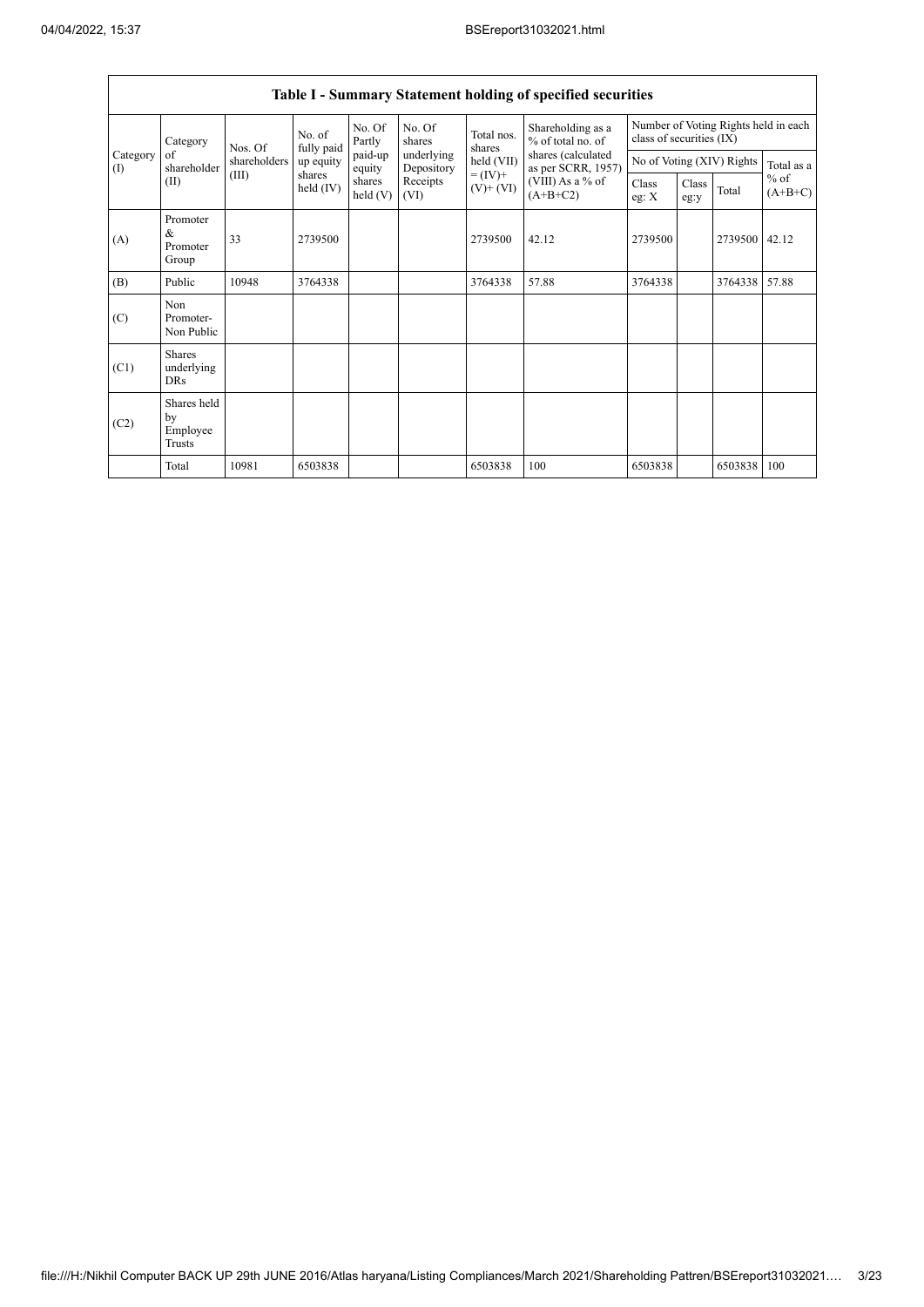|                      |                                                |                                               |                                |                                                                                                               | Table I - Summary Statement holding of specified securities                                |                                        |                                                         |                                                                               |                                                                    |                                       |
|----------------------|------------------------------------------------|-----------------------------------------------|--------------------------------|---------------------------------------------------------------------------------------------------------------|--------------------------------------------------------------------------------------------|----------------------------------------|---------------------------------------------------------|-------------------------------------------------------------------------------|--------------------------------------------------------------------|---------------------------------------|
| Category<br>$\rm(I)$ | Category<br>of                                 | No. Of<br>Shares<br>Underlying<br>Outstanding | No. of<br>Shares<br>Underlying | No. Of Shares<br>Underlying<br>Outstanding<br>convertible<br>securities and<br>No. Of<br>Warrants (Xi)<br>(a) | Shareholding, as a %<br>assuming full<br>conversion of<br>convertible securities (         | Number of<br>Locked in<br>shares (XII) |                                                         | Number of<br><b>Shares</b><br>pledged or<br>otherwise<br>encumbered<br>(XIII) |                                                                    | Number of<br>equity shares<br>held in |
|                      | shareholder<br>(II)                            | convertible<br>securities<br>$(X_i)$<br>(X)   | Outstanding<br><b>Warrants</b> |                                                                                                               | as a percentage of<br>diluted share capital)<br>$(XI) = (VII)+(X) As a %$<br>of $(A+B+C2)$ | No.<br>(a)                             | As a<br>$%$ of<br>total<br><b>Shares</b><br>held<br>(b) | No.<br>(a)                                                                    | As $\mathbf{a}$<br>$%$ of<br>total<br><b>Shares</b><br>held<br>(b) | dematerialized<br>form $(XIV)$        |
| (A)                  | Promoter<br>$\&$<br>Promoter<br>Group          |                                               |                                |                                                                                                               | 42.12                                                                                      |                                        |                                                         |                                                                               |                                                                    | 2702448                               |
| (B)                  | Public                                         |                                               |                                |                                                                                                               | 57.88                                                                                      |                                        |                                                         |                                                                               |                                                                    | 3513526                               |
| (C)                  | Non<br>Promoter-<br>Non Public                 |                                               |                                |                                                                                                               |                                                                                            |                                        |                                                         |                                                                               |                                                                    |                                       |
| (C1)                 | <b>Shares</b><br>underlying<br><b>DRs</b>      |                                               |                                |                                                                                                               |                                                                                            |                                        |                                                         |                                                                               |                                                                    |                                       |
| (C2)                 | Shares held<br>by<br>Employee<br><b>Trusts</b> |                                               |                                |                                                                                                               |                                                                                            |                                        |                                                         |                                                                               |                                                                    |                                       |
|                      | Total                                          |                                               |                                |                                                                                                               | 100                                                                                        |                                        |                                                         |                                                                               |                                                                    | 6215974                               |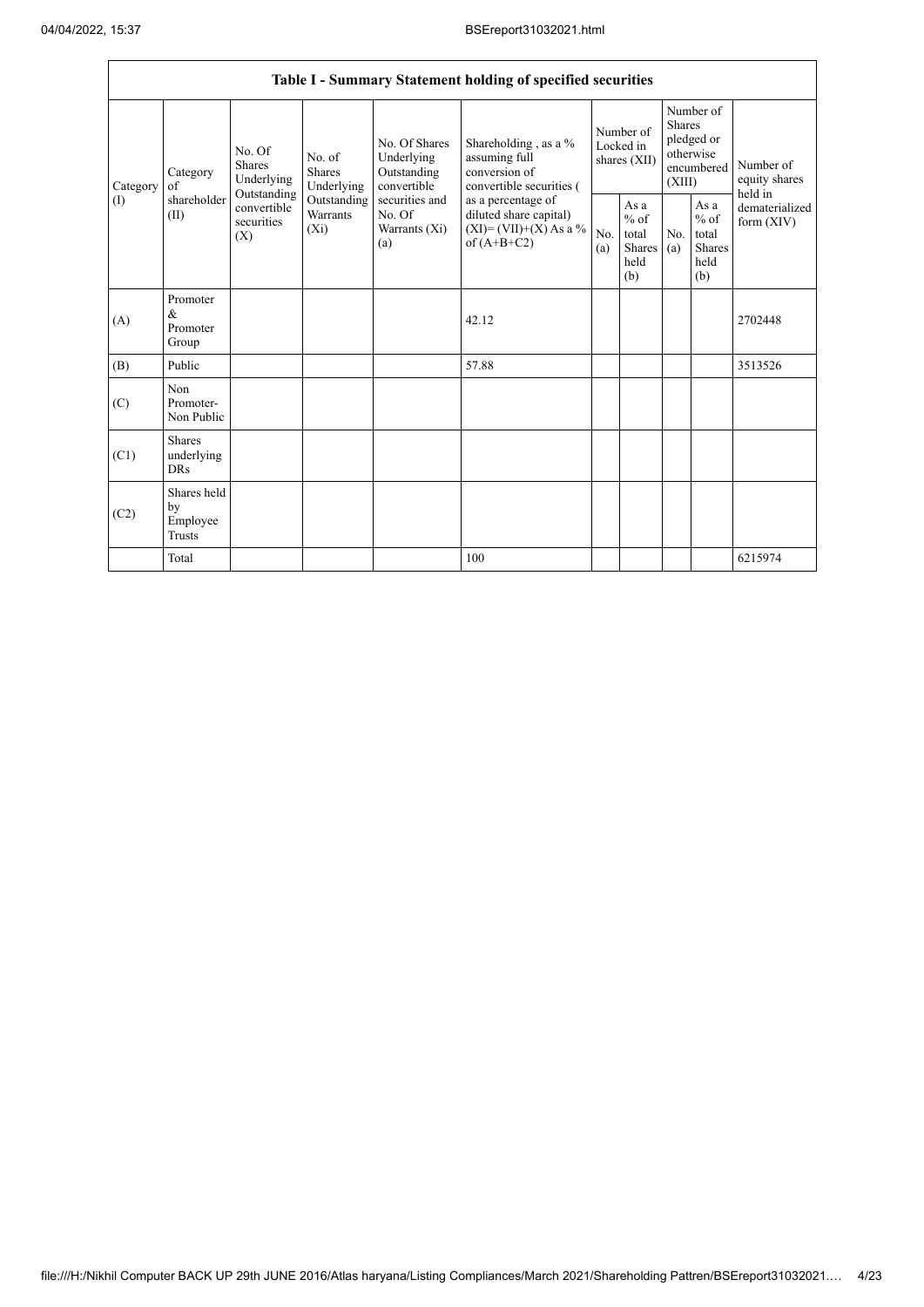$\mathbf{r}$ 

|                                                                                             | Table II - Statement showing shareholding pattern of the Promoter and Promoter Group                                |                                  |                            |                                 |                                    |                             |                                              |                                                                  |               |               |                           |
|---------------------------------------------------------------------------------------------|---------------------------------------------------------------------------------------------------------------------|----------------------------------|----------------------------|---------------------------------|------------------------------------|-----------------------------|----------------------------------------------|------------------------------------------------------------------|---------------|---------------|---------------------------|
|                                                                                             |                                                                                                                     |                                  | No. of                     | No.<br>Of                       | No. Of                             | Total<br>nos.               | Shareholding<br>as a % of total              | Number of Voting Rights held in<br>each class of securities (IX) |               |               |                           |
| Sr.                                                                                         | Category & Name<br>of the<br>Shareholders (I)                                                                       | Nos. Of<br>shareholders<br>(III) | fully<br>paid up<br>equity | Partly<br>paid-<br>up           | shares<br>underlying<br>Depository | shares<br>held<br>$(VII) =$ | no. of shares<br>(calculated as<br>per SCRR, | No of Voting (XIV) Rights                                        |               |               | Total<br>as a %<br>of     |
|                                                                                             |                                                                                                                     |                                  | shares<br>held $(IV)$      | equity<br>shares<br>held<br>(V) | Receipts<br>(VI)                   | $(IV)+$<br>$(V)+$<br>(VI)   | 1957) (VIII)<br>As a % of<br>$(A+B+C2)$      | Class eg:<br>$\mathbf X$                                         | Class<br>eg:y | Total         | Total<br>Voting<br>rights |
| A                                                                                           | Table II - Statement showing shareholding pattern of the Promoter and Promoter Group                                |                                  |                            |                                 |                                    |                             |                                              |                                                                  |               |               |                           |
| (1)                                                                                         | Indian                                                                                                              |                                  |                            |                                 |                                    |                             |                                              |                                                                  |               |               |                           |
| (a)                                                                                         | Individuals/Hindu<br>undivided Family                                                                               | 29                               | 1551050                    |                                 |                                    | 1551050                     | 23.85                                        | 1551050                                                          |               | 1551050 23.85 |                           |
| (d)                                                                                         | Any Other<br>(specify)                                                                                              | $\overline{4}$                   | 1188450                    |                                 |                                    | 1188450                     | 18.27                                        | 1188450                                                          |               | 1188450 18.27 |                           |
| Sub-Total (A)<br>(1)                                                                        |                                                                                                                     | 33                               | 2739500                    |                                 |                                    | 2739500                     | 42.12                                        | 2739500                                                          |               | 2739500 42.12 |                           |
| (2)                                                                                         | Foreign                                                                                                             |                                  |                            |                                 |                                    |                             |                                              |                                                                  |               |               |                           |
| Total<br>Shareholding<br>of Promoter<br>and Promoter<br>Group $(A)=$<br>$(A)(1)+(A)$<br>(2) |                                                                                                                     | 33                               | 2739500                    |                                 |                                    | 2739500                     | 42.12                                        | 2739500                                                          |               | 2739500 42.12 |                           |
| $\, {\bf B}$                                                                                | Table III - Statement showing shareholding pattern of the Public shareholder                                        |                                  |                            |                                 |                                    |                             |                                              |                                                                  |               |               |                           |
| (1)                                                                                         | Institutions                                                                                                        |                                  |                            |                                 |                                    |                             |                                              |                                                                  |               |               |                           |
| (f)                                                                                         | Financial<br><b>Institutions/Banks</b>                                                                              | 2                                | 202                        |                                 |                                    | 202                         | $\boldsymbol{0}$                             | 202                                                              |               | 202           | $\boldsymbol{0}$          |
| Sub-Total (B)<br>(1)                                                                        |                                                                                                                     | $\overline{c}$                   | 202                        |                                 |                                    | 202                         | $\boldsymbol{0}$                             | 202                                                              |               | 202           | $\boldsymbol{0}$          |
| (3)                                                                                         | Non-institutions                                                                                                    |                                  |                            |                                 |                                    |                             |                                              |                                                                  |               |               |                           |
| (a(i))                                                                                      | Individuals -<br>i.Individual<br>shareholders<br>holding nominal<br>share capital up to<br>Rs. 2 lakhs.             | 10741                            | 3201397                    |                                 |                                    | 3201397                     | 49.22                                        | 3201397                                                          |               | 3201397 49.22 |                           |
| (a(ii))                                                                                     | Individuals - ii.<br>Individual<br>shareholders<br>holding nominal<br>share capital in<br>excess of Rs. 2<br>lakhs. | $\overline{c}$                   | 122406                     |                                 |                                    | 122406                      | 1.88                                         | 122406                                                           |               | 122406        | 1.88                      |
| (b)                                                                                         | NBFCs registered<br>with RBI                                                                                        | 1                                | 400                        |                                 |                                    | 400                         | 0.01                                         | 400                                                              |               | 400           | 0.01                      |
| (e)                                                                                         | Any Other<br>(specify)                                                                                              | 202                              | 439933                     |                                 |                                    | 439933                      | 6.76                                         | 439933                                                           |               | 439933        | 6.76                      |
| Sub-Total (B)<br>(3)                                                                        |                                                                                                                     | 10946                            | 3764136                    |                                 |                                    | 3764136                     | 57.88                                        | 3764136                                                          |               | 3764136       | 57.88                     |
| <b>Total Public</b><br>Shareholding<br>$(B)=(B)(1)+$<br>$(B)(2)+(B)(3)$                     |                                                                                                                     | 10948                            | 3764338                    |                                 |                                    | 3764338                     | 57.88                                        | 3764338                                                          |               | 3764338       | 57.88                     |
| $\mathbf C$                                                                                 | Table IV - Statement showing shareholding pattern of the Non Promoter- Non Public shareholder                       |                                  |                            |                                 |                                    |                             |                                              |                                                                  |               |               |                           |
| Total (<br>$A+B+C2$ )                                                                       |                                                                                                                     | 10981                            | 6503838                    |                                 |                                    | 6503838                     | 100                                          | 6503838                                                          |               | 6503838       | 100                       |
| Total<br>$(A+B+C)$                                                                          |                                                                                                                     | 10981                            | 6503838                    |                                 |                                    | 6503838                     | 100                                          | 6503838                                                          |               | 6503838 100   |                           |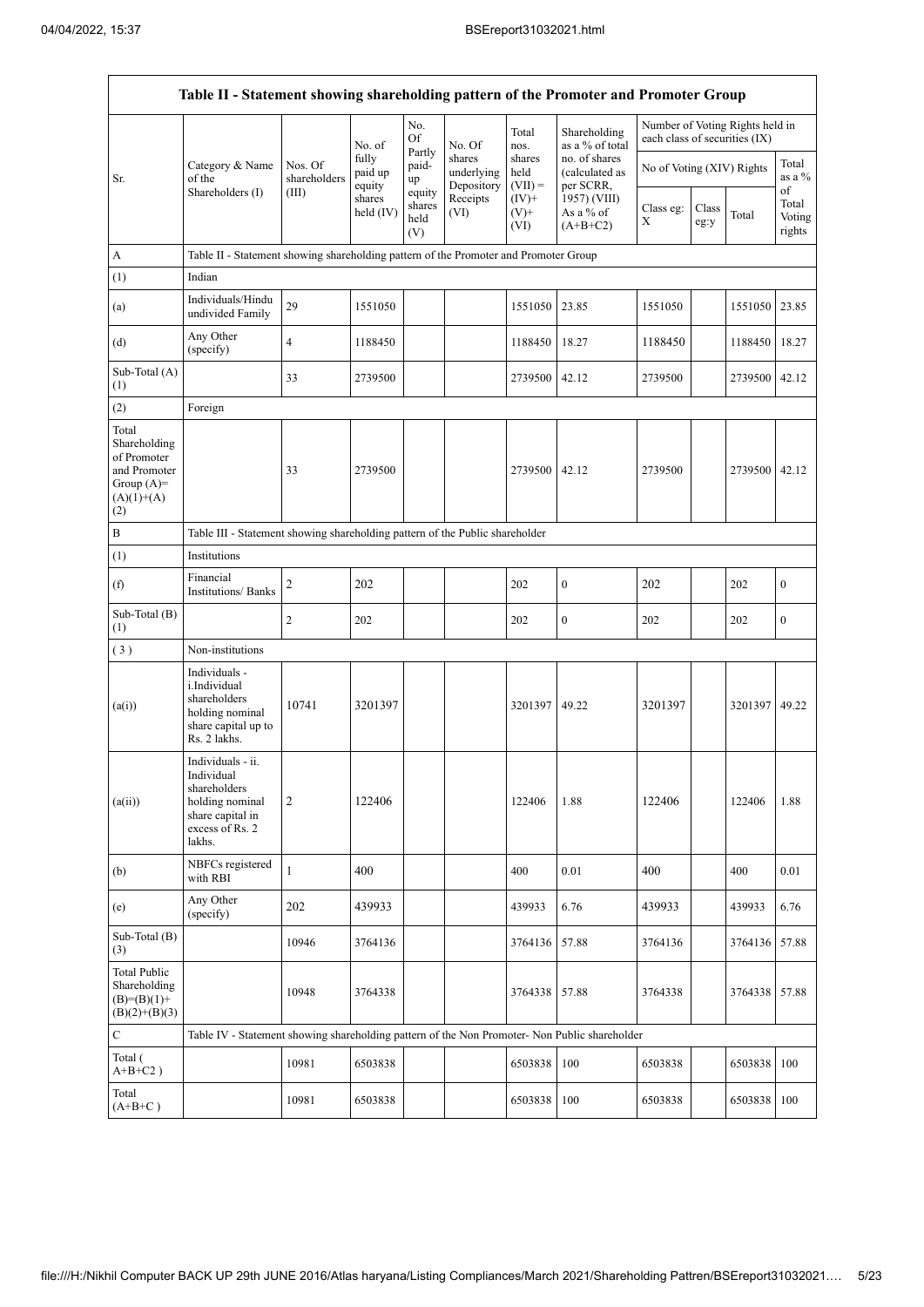$\mathbf{r}$ 

|                                                                                         |                                                                                               |                                                  |                                                                 | Table II - Statement showing shareholding pattern of the Promoter and Promoter Group                                   |                                                                |                                        |            |                                                                  |                                         |  |  |  |  |
|-----------------------------------------------------------------------------------------|-----------------------------------------------------------------------------------------------|--------------------------------------------------|-----------------------------------------------------------------|------------------------------------------------------------------------------------------------------------------------|----------------------------------------------------------------|----------------------------------------|------------|------------------------------------------------------------------|-----------------------------------------|--|--|--|--|
|                                                                                         | No. Of<br><b>Shares</b><br>Underlying                                                         | No. of<br><b>Shares</b>                          | No. Of Shares<br>Underlying<br>Outstanding                      | Shareholding, as a %<br>assuming full<br>conversion of                                                                 |                                                                | Number of<br>Locked in<br>shares (XII) |            | Number of Shares<br>pledged or<br>otherwise<br>encumbered (XIII) | Number of<br>equity shares              |  |  |  |  |
| Sr.                                                                                     | Outstanding<br>convertible<br>securities<br>(X)                                               | Underlying<br>Outstanding<br>Warrants<br>$(X_i)$ | convertible<br>securities and<br>No. Of<br>Warrants (Xi)<br>(a) | convertible securities (<br>as a percentage of<br>diluted share capital)<br>$(XI) = (VII)+(X) As a$<br>% of $(A+B+C2)$ | As a<br>$%$ of<br>No.<br>total<br>Shares<br>(a)<br>held<br>(b) |                                        | No.<br>(a) | As a % of total<br>Shares held<br>(b)                            | held in<br>dematerialized<br>form (XIV) |  |  |  |  |
| $\mathbf A$                                                                             |                                                                                               |                                                  |                                                                 | Table II - Statement showing shareholding pattern of the Promoter and Promoter Group                                   |                                                                |                                        |            |                                                                  |                                         |  |  |  |  |
| (1)                                                                                     | Indian                                                                                        |                                                  |                                                                 |                                                                                                                        |                                                                |                                        |            |                                                                  |                                         |  |  |  |  |
| (a)                                                                                     |                                                                                               |                                                  |                                                                 | 23.85                                                                                                                  |                                                                |                                        |            |                                                                  | 1521174                                 |  |  |  |  |
| (d)                                                                                     |                                                                                               |                                                  |                                                                 | 18.27                                                                                                                  |                                                                |                                        |            |                                                                  | 1181274                                 |  |  |  |  |
| Sub-Total (A)<br>(1)                                                                    |                                                                                               |                                                  |                                                                 | 42.12                                                                                                                  |                                                                |                                        |            |                                                                  | 2702448                                 |  |  |  |  |
| (2)                                                                                     | Foreign                                                                                       |                                                  |                                                                 |                                                                                                                        |                                                                |                                        |            |                                                                  |                                         |  |  |  |  |
| Total<br>Shareholding<br>of Promoter<br>and Promoter<br>Group $(A)=$<br>$(A)(1)+(A)(2)$ |                                                                                               |                                                  |                                                                 | 42.12                                                                                                                  |                                                                |                                        |            |                                                                  | 2702448                                 |  |  |  |  |
| $\, {\bf B}$                                                                            |                                                                                               |                                                  |                                                                 | Table III - Statement showing shareholding pattern of the Public shareholder                                           |                                                                |                                        |            |                                                                  |                                         |  |  |  |  |
| (1)                                                                                     | Institutions                                                                                  |                                                  |                                                                 |                                                                                                                        |                                                                |                                        |            |                                                                  |                                         |  |  |  |  |
| (f)                                                                                     |                                                                                               |                                                  |                                                                 | $\boldsymbol{0}$                                                                                                       |                                                                |                                        |            |                                                                  | 202                                     |  |  |  |  |
| Sub-Total (B)<br>(1)                                                                    |                                                                                               |                                                  |                                                                 | $\boldsymbol{0}$                                                                                                       |                                                                |                                        |            |                                                                  | 202                                     |  |  |  |  |
| (3)                                                                                     | Non-institutions                                                                              |                                                  |                                                                 |                                                                                                                        |                                                                |                                        |            |                                                                  |                                         |  |  |  |  |
| (a(i))                                                                                  |                                                                                               |                                                  |                                                                 | 49.22                                                                                                                  |                                                                |                                        |            |                                                                  | 2953465                                 |  |  |  |  |
| (a(ii))                                                                                 |                                                                                               |                                                  |                                                                 | 1.88                                                                                                                   |                                                                |                                        |            |                                                                  | 122406                                  |  |  |  |  |
| (b)                                                                                     |                                                                                               |                                                  |                                                                 | 0.01                                                                                                                   |                                                                |                                        |            |                                                                  | 400                                     |  |  |  |  |
| (e)                                                                                     |                                                                                               |                                                  |                                                                 | 6.76                                                                                                                   |                                                                |                                        |            |                                                                  | 437053                                  |  |  |  |  |
| Sub-Total (B)<br>(3)                                                                    |                                                                                               |                                                  |                                                                 | 57.88                                                                                                                  |                                                                |                                        |            |                                                                  | 3513324                                 |  |  |  |  |
| <b>Total Public</b><br>Shareholding<br>$(B)= (B)(1) +$<br>$(B)(2)+(B)(3)$               |                                                                                               |                                                  |                                                                 | 57.88                                                                                                                  |                                                                |                                        |            |                                                                  | 3513526                                 |  |  |  |  |
| ${\bf C}$                                                                               | Table IV - Statement showing shareholding pattern of the Non Promoter- Non Public shareholder |                                                  |                                                                 |                                                                                                                        |                                                                |                                        |            |                                                                  |                                         |  |  |  |  |
| Total (<br>$A+B+C2$ )                                                                   |                                                                                               |                                                  |                                                                 | 100                                                                                                                    |                                                                |                                        |            |                                                                  | 6215974                                 |  |  |  |  |
| Total<br>$(A+B+C)$                                                                      |                                                                                               |                                                  |                                                                 | 100                                                                                                                    |                                                                |                                        |            |                                                                  | 6215974                                 |  |  |  |  |
|                                                                                         |                                                                                               |                                                  |                                                                 | Disclosure of notes in case of promoter holiding in dematerialsed form is less than 100 percentage                     |                                                                |                                        |            | Textual<br>Information(1)                                        |                                         |  |  |  |  |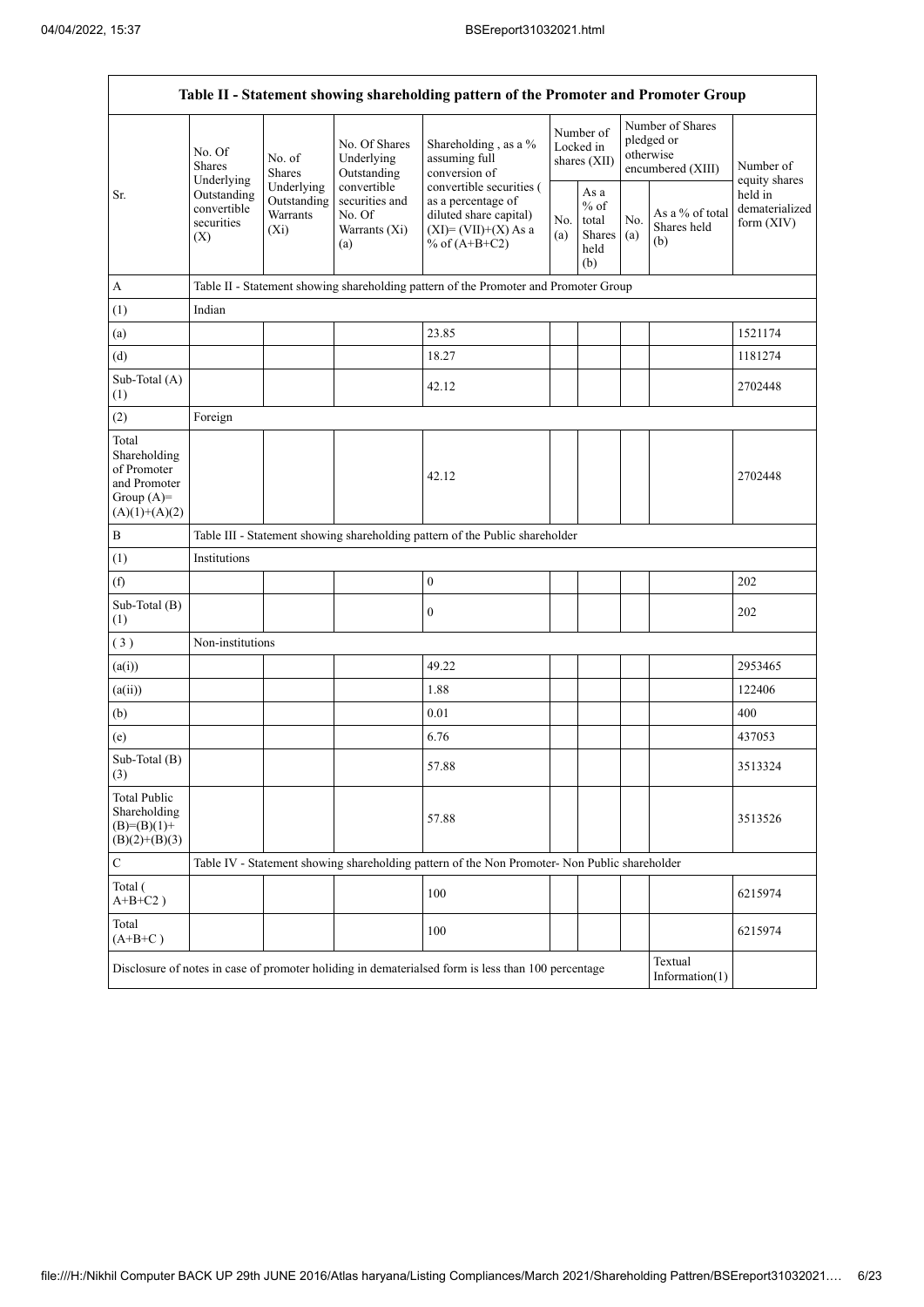$\mathbf{r}$ 

|                       | <b>Text Block</b>                                                                                                                                                                                                                                                                                                                                                                   |
|-----------------------|-------------------------------------------------------------------------------------------------------------------------------------------------------------------------------------------------------------------------------------------------------------------------------------------------------------------------------------------------------------------------------------|
| Textual Information() | 1. M/s Corona Rim Manufacturing Co Ltd and Ms Renu Aggarwal were requested to convert their equity<br>shares in demat form and till date there has been no response. 2. Mr. Arun Kapur and Mrs Bimla Kapur<br>were Expired, whose death certificates have already been submitted.2. Karta of B.D. Kapur (HUF) has<br>expired, whose death certificates have already been submitted. |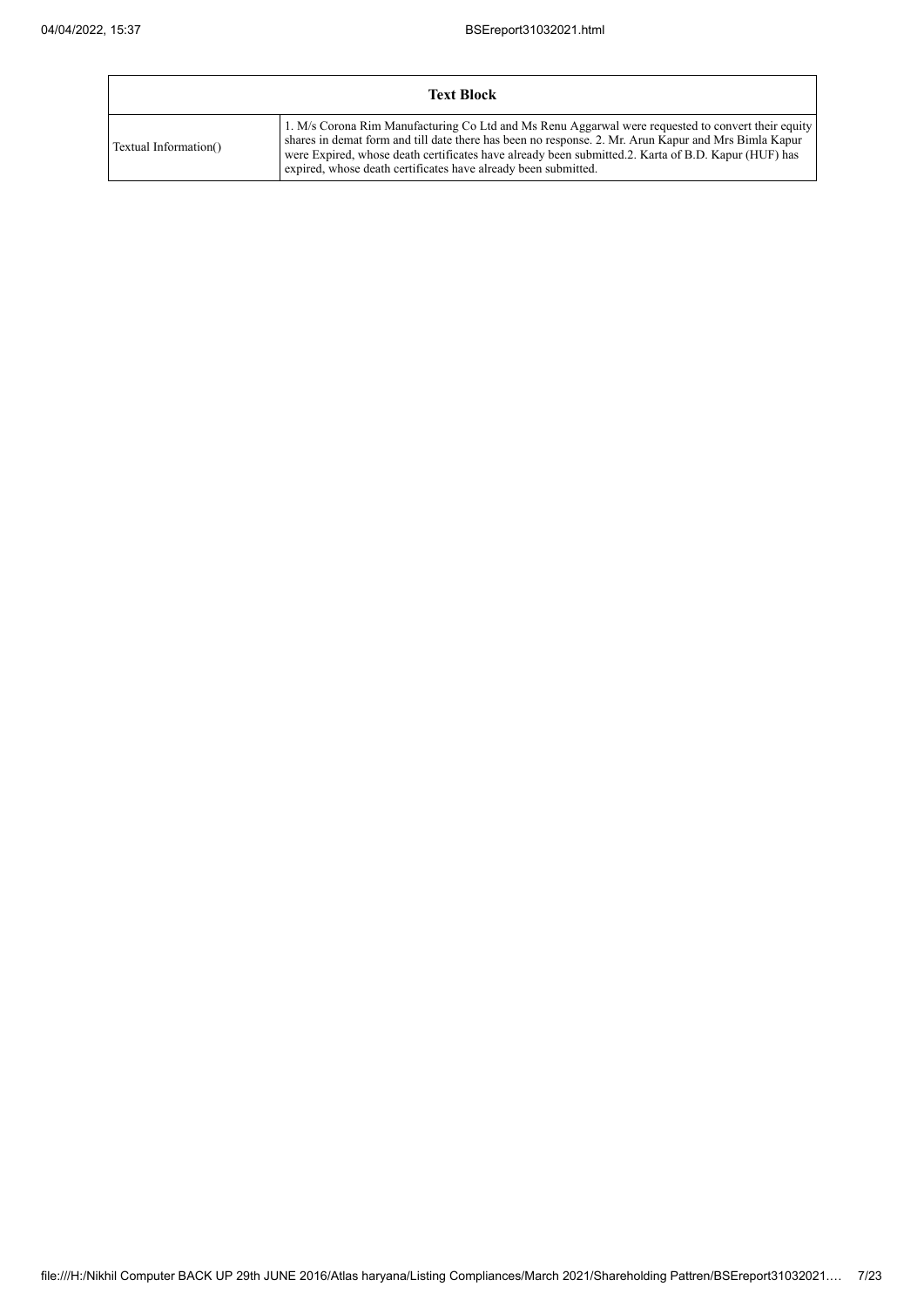| Individuals/Hindu undivided Family                                                                                                                                                       |                              |                               |                       |                               |                                                 |                                  |                               |  |  |  |  |  |
|------------------------------------------------------------------------------------------------------------------------------------------------------------------------------------------|------------------------------|-------------------------------|-----------------------|-------------------------------|-------------------------------------------------|----------------------------------|-------------------------------|--|--|--|--|--|
| Searial No.                                                                                                                                                                              | $\mathbf{1}$                 | $\sqrt{2}$                    | 3                     | $\overline{4}$                | 5                                               | 6                                | $\tau$                        |  |  |  |  |  |
| Name of the<br>Shareholders (I)                                                                                                                                                          | <b>BINDU</b><br><b>KAPUR</b> | <b>SANJAY</b><br><b>KAPUR</b> | SALIL<br><b>KAPUR</b> | <b>GIRISH</b><br><b>KAPUR</b> | <b>RADHIKA</b><br><b>GIRISH</b><br><b>KAPUR</b> | <b>MADHVI</b><br><b>MALHOTRA</b> | <b>RISHAV</b><br><b>KAPUR</b> |  |  |  |  |  |
| PAN (II)                                                                                                                                                                                 | AAMPK0527G                   | AAMPK9529Q                    | AANPK7933K            | AEHPK7076D                    | AFFPK5696G                                      | AFGPM2280M                       | AFNPK2930H                    |  |  |  |  |  |
| No. of fully paid<br>up equity shares<br>held (IV)                                                                                                                                       | 24262                        | 230422                        | 532                   | 141684                        | 132968                                          | 21832                            | 37390                         |  |  |  |  |  |
| No. Of Partly paid-<br>up equity shares<br>held(V)                                                                                                                                       |                              |                               |                       |                               |                                                 |                                  |                               |  |  |  |  |  |
| No. Of shares<br>underlying<br>Depository<br>Receipts (VI)                                                                                                                               |                              |                               |                       |                               |                                                 |                                  |                               |  |  |  |  |  |
| Total nos. shares<br>held $(VII) = (IV) +$<br>$(V)$ + $(VI)$                                                                                                                             | 24262                        | 230422                        | 532                   | 141684                        | 132968                                          | 21832                            | 37390                         |  |  |  |  |  |
| Shareholding as a<br>% of total no. of<br>shares (calculated<br>as per SCRR,<br>1957) (VIII) As a<br>% of $(A+B+C2)$                                                                     | 0.37                         | 3.54                          | 0.01                  | 2.18                          | 2.04                                            | 0.34                             | 0.57                          |  |  |  |  |  |
| Number of Voting Rights held in each class of securities (IX)                                                                                                                            |                              |                               |                       |                               |                                                 |                                  |                               |  |  |  |  |  |
| Class eg:X                                                                                                                                                                               | 24262                        | 230422                        | 532                   | 141684                        | 132968                                          | 21832                            | 37390                         |  |  |  |  |  |
| Class eg:y                                                                                                                                                                               |                              |                               |                       |                               |                                                 |                                  |                               |  |  |  |  |  |
| Total                                                                                                                                                                                    | 24262                        | 230422                        | 532                   | 141684                        | 132968                                          | 21832                            | 37390                         |  |  |  |  |  |
| Total as a % of<br><b>Total Voting rights</b>                                                                                                                                            | 0.37                         | 3.54                          | 0.01                  | 2.18                          | 2.04                                            | 0.34                             | 0.57                          |  |  |  |  |  |
| No. Of Shares<br>Underlying<br>Outstanding<br>convertible<br>securities (X)                                                                                                              |                              |                               |                       |                               |                                                 |                                  |                               |  |  |  |  |  |
| No. of Shares<br>Underlying<br>Outstanding<br>Warrants (Xi)                                                                                                                              |                              |                               |                       |                               |                                                 |                                  |                               |  |  |  |  |  |
| No. Of Shares<br>Underlying<br>Outstanding<br>convertible<br>securities and No.<br>Of Warrants (Xi)<br>(a)                                                                               |                              |                               |                       |                               |                                                 |                                  |                               |  |  |  |  |  |
| Shareholding, as a<br>% assuming full<br>conversion of<br>convertible<br>securities (as a<br>percentage of<br>diluted share<br>capital) (XI)=<br>$(VII)+(Xi)(a)$ As a<br>% of $(A+B+C2)$ | 0.37                         | 3.54                          | 0.01                  | 2.18                          | 2.04                                            | 0.34                             | 0.57                          |  |  |  |  |  |
| Number of Locked in shares (XII)                                                                                                                                                         |                              |                               |                       |                               |                                                 |                                  |                               |  |  |  |  |  |
| No. (a)                                                                                                                                                                                  |                              |                               |                       |                               |                                                 |                                  |                               |  |  |  |  |  |
| As a % of total<br>Shares held (b)                                                                                                                                                       |                              |                               |                       |                               |                                                 |                                  |                               |  |  |  |  |  |
| Number of Shares pledged or otherwise encumbered (XIII)                                                                                                                                  |                              |                               |                       |                               |                                                 |                                  |                               |  |  |  |  |  |
| No. (a)                                                                                                                                                                                  |                              |                               |                       |                               |                                                 |                                  |                               |  |  |  |  |  |
| As a % of total<br>Shares held (b)                                                                                                                                                       |                              |                               |                       |                               |                                                 |                                  |                               |  |  |  |  |  |
| Number of equity<br>shares held in<br>dematerialized<br>form (XIV)                                                                                                                       | 24262                        | 213198                        | 532                   | 141684                        | 132968                                          | 21832                            | 37390                         |  |  |  |  |  |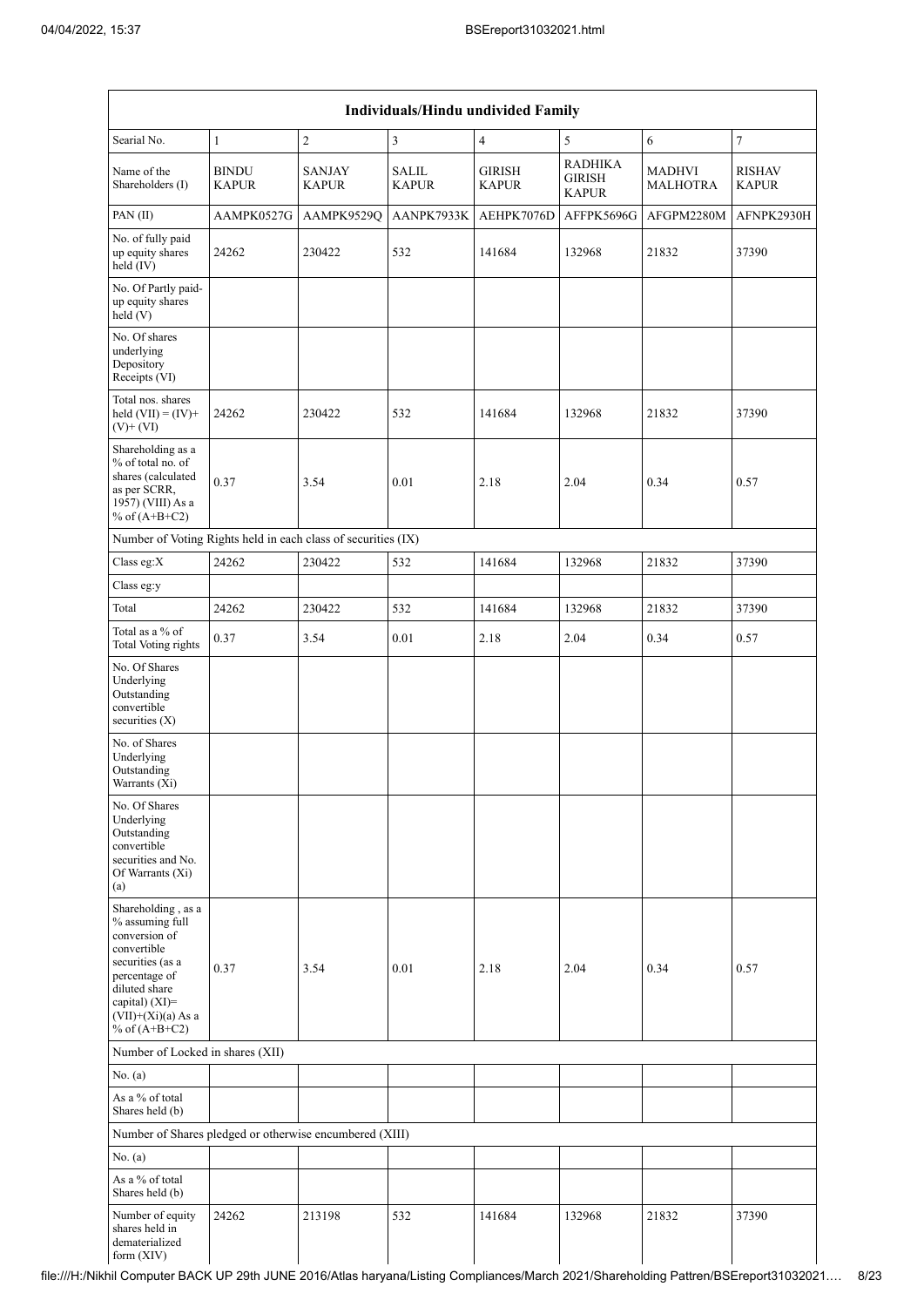| Reason for not providing PAN    |                   |                   |                   |                   |                   |                   |                   |  |  |  |  |
|---------------------------------|-------------------|-------------------|-------------------|-------------------|-------------------|-------------------|-------------------|--|--|--|--|
| Reason for not<br>providing PAN |                   |                   |                   |                   |                   |                   |                   |  |  |  |  |
| Shareholder type                | Promoter<br>Group | Promoter<br>Group | Promoter<br>Group | Promoter<br>Group | Promoter<br>Group | Promoter<br>Group | Promoter<br>Group |  |  |  |  |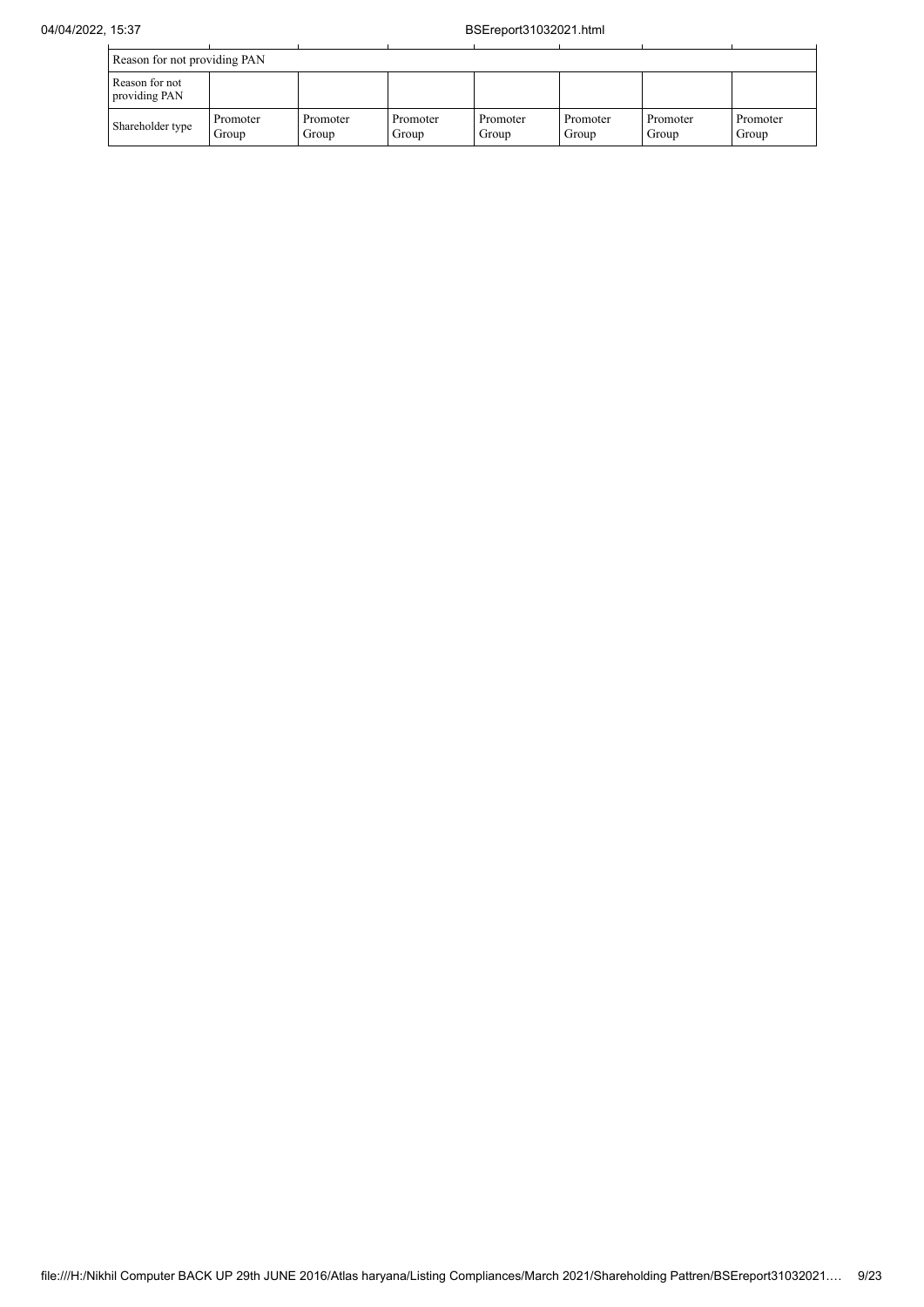| <b>Individuals/Hindu undivided Family</b>                                                                                                                                                   |                                  |                              |                               |                                 |                                |                             |                              |  |  |  |  |  |
|---------------------------------------------------------------------------------------------------------------------------------------------------------------------------------------------|----------------------------------|------------------------------|-------------------------------|---------------------------------|--------------------------------|-----------------------------|------------------------------|--|--|--|--|--|
| Searial No.                                                                                                                                                                                 | 8                                | 9                            | 10                            | 11                              | 12                             | 13                          | 14                           |  |  |  |  |  |
| Name of the<br>Shareholders (I)                                                                                                                                                             | <b>PRASHANNT</b><br><b>KAPUR</b> | <b>RAHUL</b><br><b>KAPUR</b> | <b>ASHWIN</b><br><b>KAPUR</b> | <b>SIDDHANT</b><br><b>KAPUR</b> | <b>ABHINAV</b><br><b>KAPUR</b> | <b>ACHLA</b><br><b>BAWA</b> | <b>MEERA</b><br><b>KAPUR</b> |  |  |  |  |  |
| PAN(II)                                                                                                                                                                                     | AGDPK3568L                       | AKPPK3806P                   | AMFPK4260P                    | AMFPK4264K                      | AMFPK9091A                     | AALPB2968H                  | AAJPK9975H                   |  |  |  |  |  |
| No. of fully paid<br>up equity shares<br>held $(IV)$                                                                                                                                        | 26198                            | 37388                        | 26198                         | 43324                           | 48700                          | 99                          | 23646                        |  |  |  |  |  |
| No. Of Partly paid-<br>up equity shares<br>held(V)                                                                                                                                          |                                  |                              |                               |                                 |                                |                             |                              |  |  |  |  |  |
| No. Of shares<br>underlying<br>Depository<br>Receipts (VI)                                                                                                                                  |                                  |                              |                               |                                 |                                |                             |                              |  |  |  |  |  |
| Total nos. shares<br>held $(VII) = (IV) +$<br>$(V)$ + $(VI)$                                                                                                                                | 26198                            | 37388                        | 26198                         | 43324                           | 48700                          | 99                          | 23646                        |  |  |  |  |  |
| Shareholding as a<br>% of total no. of<br>shares (calculated<br>as per SCRR,<br>1957) (VIII) As a<br>% of $(A+B+C2)$                                                                        | 0.4                              | 0.57                         | 0.4                           | 0.67                            | 0.75                           | $\mathbf{0}$                | 0.36                         |  |  |  |  |  |
| Number of Voting Rights held in each class of securities (IX)                                                                                                                               |                                  |                              |                               |                                 |                                |                             |                              |  |  |  |  |  |
| Class eg: $X$                                                                                                                                                                               | 26198                            | 37388                        | 26198                         | 43324                           | 48700                          | 99                          | 23646                        |  |  |  |  |  |
| Class eg:y                                                                                                                                                                                  |                                  |                              |                               |                                 |                                |                             |                              |  |  |  |  |  |
| Total                                                                                                                                                                                       | 26198                            | 37388                        | 26198                         | 43324                           | 48700                          | 99                          | 23646                        |  |  |  |  |  |
| Total as a % of<br><b>Total Voting rights</b>                                                                                                                                               | 0.4                              | 0.57                         | 0.4                           | 0.67                            | 0.75                           | $\mathbf{0}$                | 0.36                         |  |  |  |  |  |
| No. Of Shares<br>Underlying<br>Outstanding<br>convertible<br>securities $(X)$                                                                                                               |                                  |                              |                               |                                 |                                |                             |                              |  |  |  |  |  |
| No. of Shares<br>Underlying<br>Outstanding<br>Warrants (Xi)                                                                                                                                 |                                  |                              |                               |                                 |                                |                             |                              |  |  |  |  |  |
| No. Of Shares<br>Underlying<br>Outstanding<br>convertible<br>securities and No.<br>Of Warrants (Xi)<br>(a)                                                                                  |                                  |                              |                               |                                 |                                |                             |                              |  |  |  |  |  |
| Shareholding, as a<br>% assuming full<br>conversion of<br>convertible<br>securities (as a<br>percentage of<br>diluted share<br>capital) $(XI)$ =<br>$(VII)+(Xi)(a)$ As a<br>% of $(A+B+C2)$ | 0.4                              | 0.57                         | 0.4                           | 0.67                            | 0.75                           | $\boldsymbol{0}$            | 0.36                         |  |  |  |  |  |
| Number of Locked in shares (XII)                                                                                                                                                            |                                  |                              |                               |                                 |                                |                             |                              |  |  |  |  |  |
| No. (a)                                                                                                                                                                                     |                                  |                              |                               |                                 |                                |                             |                              |  |  |  |  |  |
| As a % of total<br>Shares held (b)                                                                                                                                                          |                                  |                              |                               |                                 |                                |                             |                              |  |  |  |  |  |
| Number of Shares pledged or otherwise encumbered (XIII)                                                                                                                                     |                                  |                              |                               |                                 |                                |                             |                              |  |  |  |  |  |
| No. (a)                                                                                                                                                                                     |                                  |                              |                               |                                 |                                |                             |                              |  |  |  |  |  |
| As a % of total<br>Shares held (b)                                                                                                                                                          |                                  |                              |                               |                                 |                                |                             |                              |  |  |  |  |  |
| Number of equity<br>shares held in<br>dematerialized<br>form $(XIV)$                                                                                                                        | 26198                            | 37388                        | 26198                         | 43324                           | 48700                          | 99                          | 23646                        |  |  |  |  |  |
| Reason for not providing PAN                                                                                                                                                                |                                  |                              |                               |                                 |                                |                             |                              |  |  |  |  |  |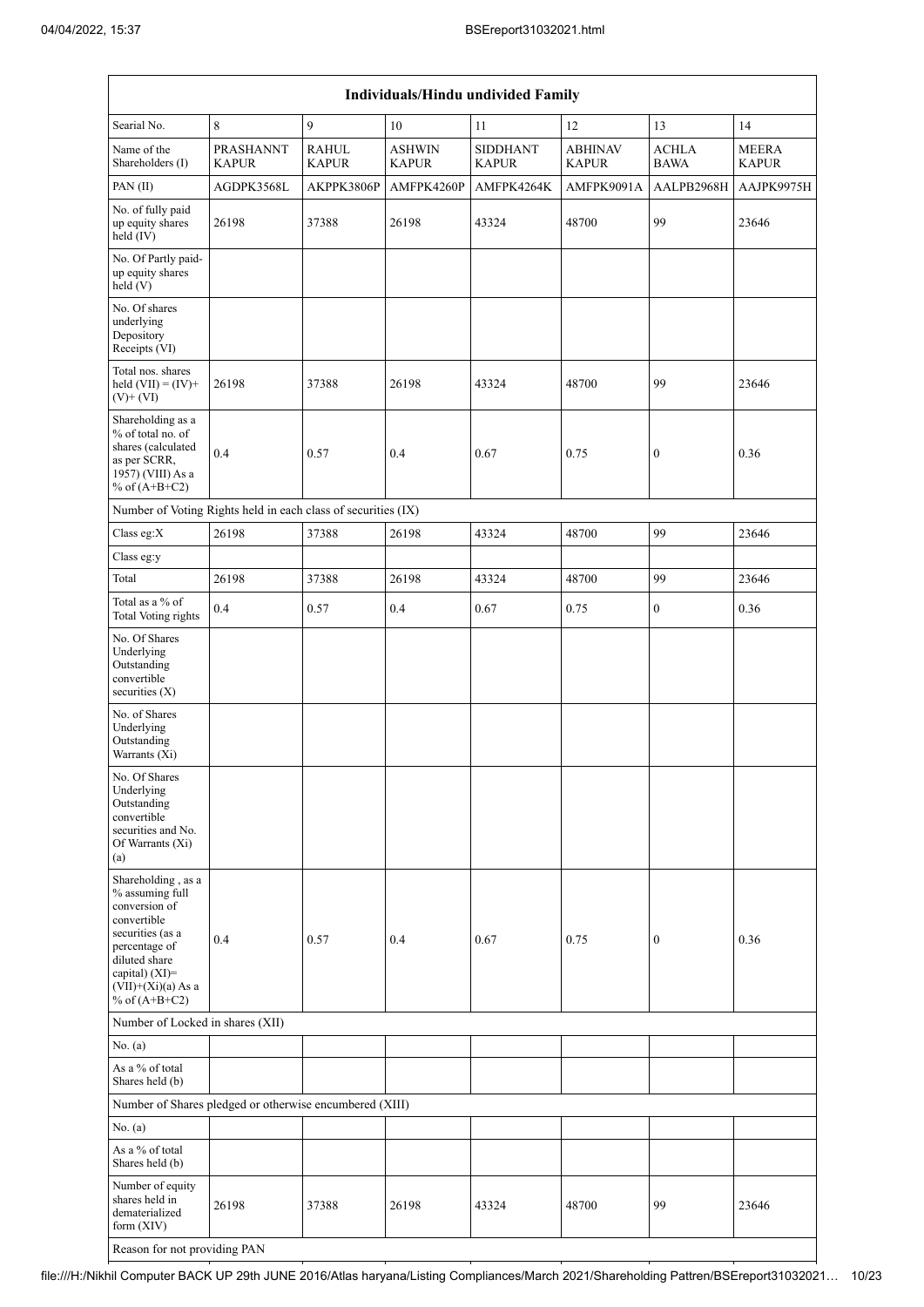## 04/04/2022, 15:37 BSEreport31032021.html

| Reason for not<br>providing PAN |                |                   |                   |                |                   |                   |                   |
|---------------------------------|----------------|-------------------|-------------------|----------------|-------------------|-------------------|-------------------|
| Shareholder type                | Promoter Group | Promoter<br>Group | Promoter<br>Group | Promoter Group | Promoter<br>Group | Promoter<br>Group | Promoter<br>Group |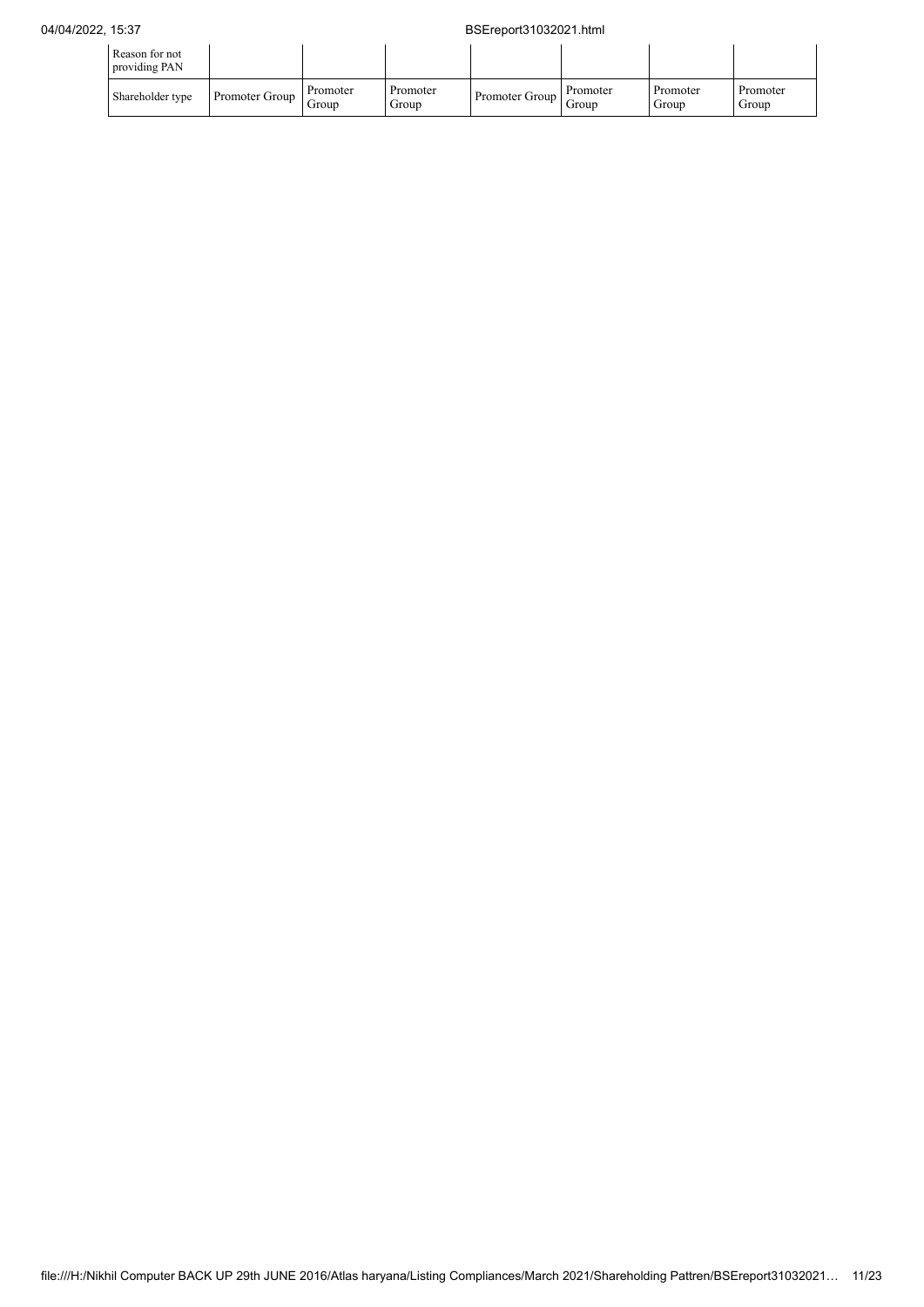| Individuals/Hindu undivided Family                                                                                                                                                       |                                  |                                   |                                   |                              |                               |                       |                               |  |  |  |  |  |
|------------------------------------------------------------------------------------------------------------------------------------------------------------------------------------------|----------------------------------|-----------------------------------|-----------------------------------|------------------------------|-------------------------------|-----------------------|-------------------------------|--|--|--|--|--|
| Searial No.                                                                                                                                                                              | 15                               | 16                                | 17                                | 18                           | 19                            | 20                    | 21                            |  |  |  |  |  |
| Name of the<br>Shareholders (I)                                                                                                                                                          | <b>RAJIV</b><br><b>KAPUR HUF</b> | <b>SANJAY</b><br><b>KAPUR HUF</b> | <b>VIKRAM</b><br><b>KAPUR HUF</b> | <b>ANGAD</b><br><b>KAPUR</b> | <b>GAUTAM</b><br><b>KAPUR</b> | RAJIV<br><b>KAPUR</b> | <b>VIKRAM</b><br><b>KAPUR</b> |  |  |  |  |  |
| PAN(II)                                                                                                                                                                                  | AAAHR6202B                       | AAAHS9165C                        | AAAHV3440D                        | AAEPK7610A                   | AAFPK7882F                    | AAFPK7883E            | AAFPK7885C                    |  |  |  |  |  |
| No. of fully paid<br>up equity shares<br>held (IV)                                                                                                                                       | 94438                            | 36678                             | 41320                             | 51800                        | 276450                        | 86290                 | 63985                         |  |  |  |  |  |
| No. Of Partly paid-<br>up equity shares<br>held $(V)$                                                                                                                                    |                                  |                                   |                                   |                              |                               |                       |                               |  |  |  |  |  |
| No. Of shares<br>underlying<br>Depository<br>Receipts (VI)                                                                                                                               |                                  |                                   |                                   |                              |                               |                       |                               |  |  |  |  |  |
| Total nos. shares<br>held $(VII) = (IV) +$<br>$(V)$ + $(VI)$                                                                                                                             | 94438                            | 36678                             | 41320                             | 51800                        | 276450                        | 86290                 | 63985                         |  |  |  |  |  |
| Shareholding as a<br>% of total no. of<br>shares (calculated<br>as per SCRR,<br>1957) (VIII) As a<br>% of $(A+B+C2)$                                                                     | 1.45                             | 0.56                              | 0.64                              | 0.8                          | 4.25                          | 1.33                  | 0.98                          |  |  |  |  |  |
| Number of Voting Rights held in each class of securities (IX)                                                                                                                            |                                  |                                   |                                   |                              |                               |                       |                               |  |  |  |  |  |
| Class eg:X                                                                                                                                                                               | 94438                            | 36678                             | 41320                             | 51800                        | 276450                        | 86290                 | 63985                         |  |  |  |  |  |
| Class eg:y                                                                                                                                                                               |                                  |                                   |                                   |                              |                               |                       |                               |  |  |  |  |  |
| Total                                                                                                                                                                                    | 94438                            | 36678                             | 41320                             | 51800                        | 276450                        | 86290                 | 63985                         |  |  |  |  |  |
| Total as a % of<br><b>Total Voting rights</b>                                                                                                                                            | 1.45                             | 0.56                              | 0.64                              | 0.8                          | 4.25                          | 1.33                  | 0.98                          |  |  |  |  |  |
| No. Of Shares<br>Underlying<br>Outstanding<br>convertible<br>securities $(X)$                                                                                                            |                                  |                                   |                                   |                              |                               |                       |                               |  |  |  |  |  |
| No. of Shares<br>Underlying<br>Outstanding<br>Warrants (Xi)                                                                                                                              |                                  |                                   |                                   |                              |                               |                       |                               |  |  |  |  |  |
| No. Of Shares<br>Underlying<br>Outstanding<br>convertible<br>securities and No.<br>Of Warrants (Xi)<br>(a)                                                                               |                                  |                                   |                                   |                              |                               |                       |                               |  |  |  |  |  |
| Shareholding, as a<br>% assuming full<br>conversion of<br>convertible<br>securities (as a<br>percentage of<br>diluted share<br>capital) (XI)=<br>$(VII)+(Xi)(a)$ As a<br>% of $(A+B+C2)$ | 1.45                             | 0.56                              | 0.64                              | 0.8                          | 4.25                          | 1.33                  | 0.98                          |  |  |  |  |  |
| Number of Locked in shares (XII)                                                                                                                                                         |                                  |                                   |                                   |                              |                               |                       |                               |  |  |  |  |  |
| No. (a)                                                                                                                                                                                  |                                  |                                   |                                   |                              |                               |                       |                               |  |  |  |  |  |
| As a % of total<br>Shares held (b)                                                                                                                                                       |                                  |                                   |                                   |                              |                               |                       |                               |  |  |  |  |  |
| Number of Shares pledged or otherwise encumbered (XIII)                                                                                                                                  |                                  |                                   |                                   |                              |                               |                       |                               |  |  |  |  |  |
| No. (a)                                                                                                                                                                                  |                                  |                                   |                                   |                              |                               |                       |                               |  |  |  |  |  |
| As a % of total<br>Shares held (b)                                                                                                                                                       |                                  |                                   |                                   |                              |                               |                       |                               |  |  |  |  |  |
| Number of equity<br>shares held in<br>dematerialized<br>form (XIV)                                                                                                                       | 94438                            | 36678                             | 41320                             | 51800                        | 276450                        | 86290                 | 63985                         |  |  |  |  |  |
| Reason for not providing PAN                                                                                                                                                             |                                  |                                   |                                   |                              |                               |                       |                               |  |  |  |  |  |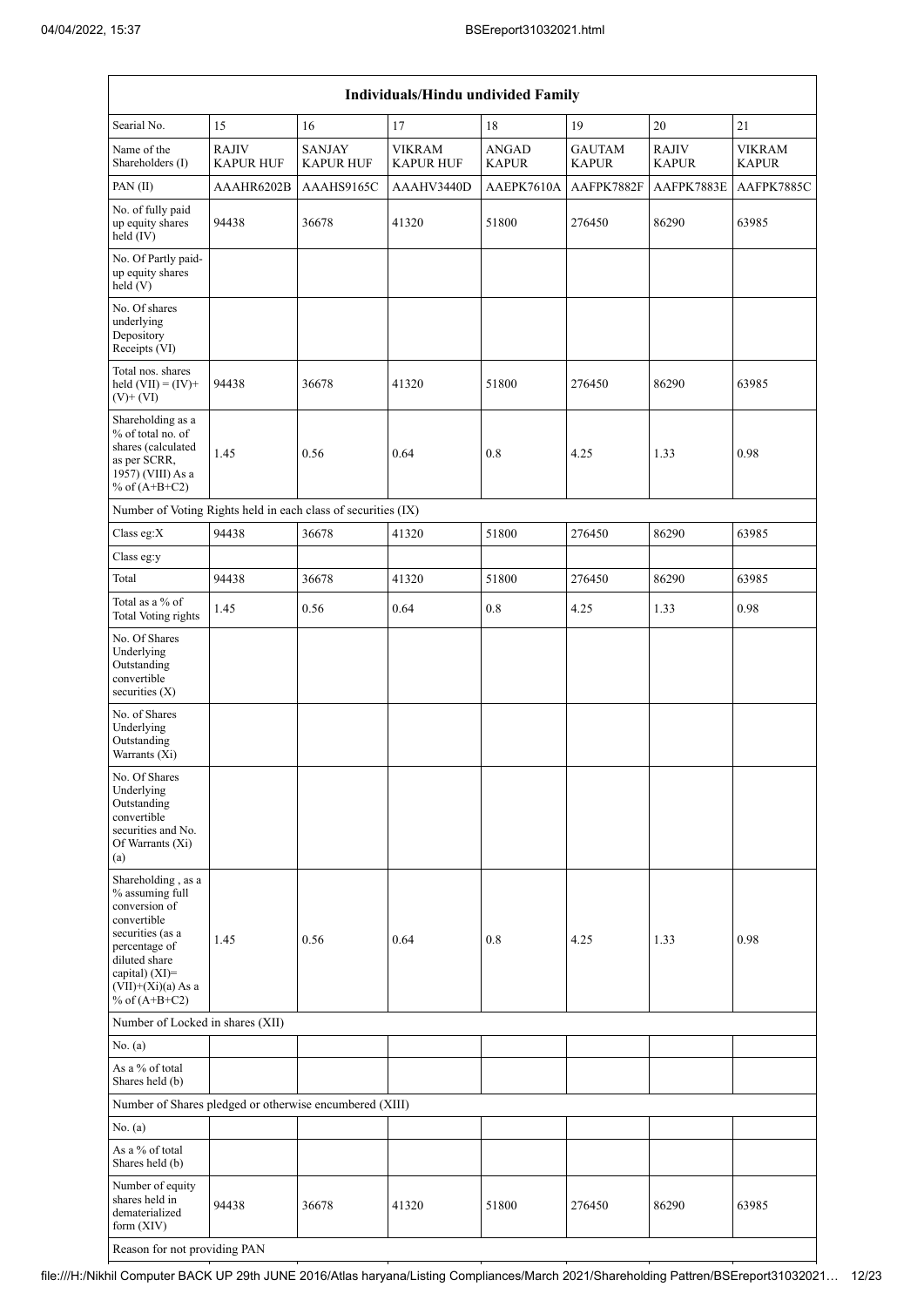## 04/04/2022, 15:37 BSEreport31032021.html

| Reason for not<br>providing PAN |                   |                   |                |                   |                   |                   |                   |
|---------------------------------|-------------------|-------------------|----------------|-------------------|-------------------|-------------------|-------------------|
| Shareholder type                | Promoter<br>Group | Promoter<br>Group | Promoter Group | Promoter<br>Group | Promoter<br>Group | Promoter<br>Group | Promoter<br>Group |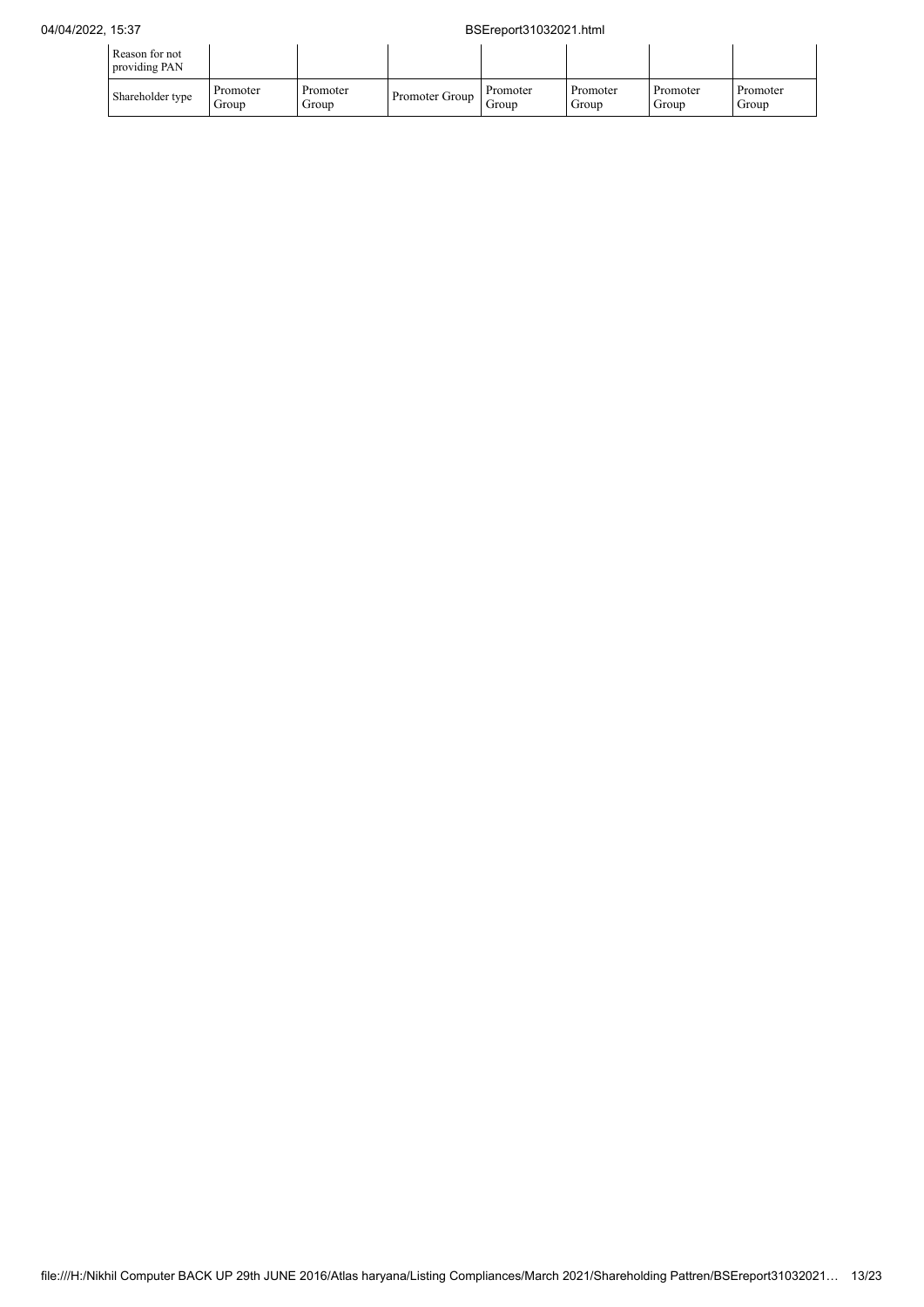| Individuals/Hindu undivided Family                                                                                                                                    |                             |                               |                              |                           |                                |                               |                               |  |
|-----------------------------------------------------------------------------------------------------------------------------------------------------------------------|-----------------------------|-------------------------------|------------------------------|---------------------------|--------------------------------|-------------------------------|-------------------------------|--|
| Searial No.                                                                                                                                                           | 22                          | 23                            | $24\,$                       | 25                        | 26                             | $27\,$                        | 28                            |  |
| Name of the<br>Shareholders (I)                                                                                                                                       | <b>ARUN</b><br><b>KAPUR</b> | <b>SAKSHI</b><br><b>KAPUR</b> | <b>BIMLA</b><br><b>KAPUR</b> | <b>B.D.KAPUR</b><br>(HUF) | <b>RENU</b><br><b>AGGARWAL</b> | <b>MALTIP</b><br><b>MEHRA</b> | <b>JAI DEV</b><br>KAPUR (HUF) |  |
| PAN(II)                                                                                                                                                               | AAGPK2932H                  | ANTPK0379A                    | AAIPK9921A                   | AAEPK7609M                | AACPA2994D                     | AABPM1920E                    | AAAHJ3077J                    |  |
| No. of fully paid<br>up equity shares<br>held (IV)                                                                                                                    | 176                         | 13460                         | 12474                        | $\boldsymbol{0}$          | $\mathfrak{2}$                 | $\sqrt{2}$                    | $\boldsymbol{0}$              |  |
| No. Of Partly paid-<br>up equity shares<br>held $(V)$                                                                                                                 |                             |                               |                              |                           |                                |                               |                               |  |
| No. Of shares<br>underlying<br>Depository<br>Receipts (VI)                                                                                                            |                             |                               |                              |                           |                                |                               |                               |  |
| Total nos. shares<br>held $(VII) = (IV) +$<br>$(V)$ + $(VI)$                                                                                                          | 176                         | 13460                         | 12474                        | $\mathbf{0}$              | $\overline{c}$                 | 2                             | $\boldsymbol{0}$              |  |
| Shareholding as a<br>% of total no. of<br>shares (calculated<br>as per SCRR,<br>1957) (VIII) As a<br>% of $(A+B+C2)$                                                  | $\mathbf{0}$                | 0.21                          | 0.19                         | $\boldsymbol{0}$          | $\boldsymbol{0}$               | $\boldsymbol{0}$              | $\boldsymbol{0}$              |  |
| Number of Voting Rights held in each class of securities (IX)                                                                                                         |                             |                               |                              |                           |                                |                               |                               |  |
| Class eg:X                                                                                                                                                            | 176                         | 13460                         | 12474                        | $\mathbf{0}$              | $\overline{2}$                 | $\overline{c}$                | $\boldsymbol{0}$              |  |
| Class eg:y                                                                                                                                                            |                             |                               |                              |                           |                                |                               |                               |  |
| Total                                                                                                                                                                 | 176                         | 13460                         | 12474                        | $\boldsymbol{0}$          | $\overline{2}$                 | $\overline{c}$                | $\mathbf{0}$                  |  |
| Total as a % of<br><b>Total Voting rights</b>                                                                                                                         | $\theta$                    | 0.21                          | 0.19                         | $\boldsymbol{0}$          | $\boldsymbol{0}$               | $\boldsymbol{0}$              | $\boldsymbol{0}$              |  |
| No. Of Shares<br>Underlying<br>Outstanding<br>convertible<br>securities (X)                                                                                           |                             |                               |                              |                           |                                |                               |                               |  |
| No. of Shares<br>Underlying<br>Outstanding<br>Warrants (Xi)                                                                                                           |                             |                               |                              |                           |                                |                               |                               |  |
| No. Of Shares<br>Underlying<br>Outstanding<br>convertible<br>securities and No.<br>Of Warrants (Xi)<br>(a)                                                            |                             |                               |                              |                           |                                |                               |                               |  |
| Shareholding, as a<br>% assuming full<br>conversion of<br>convertible<br>securities (as a<br>percentage of<br>diluted share<br>capital) (XI)=<br>$(VII)+(Xi)(a)$ As a | $\boldsymbol{0}$            | 0.21                          | 0.19                         | $\boldsymbol{0}$          | $\boldsymbol{0}$               | $\boldsymbol{0}$              | $\boldsymbol{0}$              |  |
| % of $(A+B+C2)$                                                                                                                                                       |                             |                               |                              |                           |                                |                               |                               |  |
| Number of Locked in shares (XII)                                                                                                                                      |                             |                               |                              |                           |                                |                               |                               |  |
| No. (a)<br>As a % of total<br>Shares held (b)                                                                                                                         |                             |                               |                              |                           |                                |                               |                               |  |
| Number of Shares pledged or otherwise encumbered (XIII)                                                                                                               |                             |                               |                              |                           |                                |                               |                               |  |
| No. (a)                                                                                                                                                               |                             |                               |                              |                           |                                |                               |                               |  |
| As a % of total<br>Shares held (b)                                                                                                                                    |                             |                               |                              |                           |                                |                               |                               |  |
| Number of equity<br>shares held in<br>dematerialized<br>form $(XIV)$                                                                                                  | $\mathbf{0}$                | 13460                         | $\boldsymbol{0}$             | $\boldsymbol{0}$          | $\boldsymbol{0}$               | $\overline{c}$                | $\boldsymbol{0}$              |  |
| Reason for not providing PAN                                                                                                                                          |                             |                               |                              |                           |                                |                               |                               |  |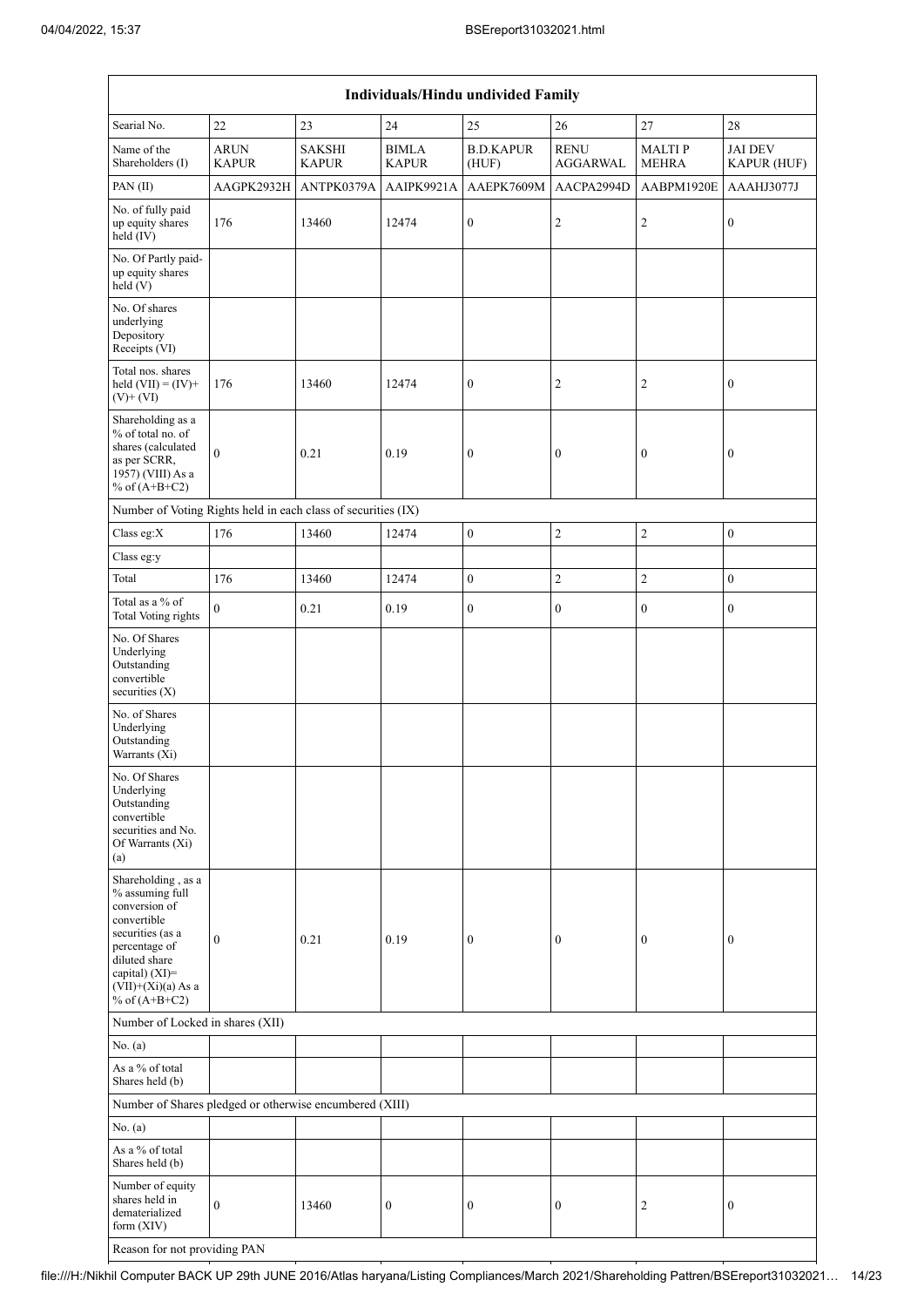| Reason for not<br>providing PAN |                   |                   |                   |          |                   |                   |          |
|---------------------------------|-------------------|-------------------|-------------------|----------|-------------------|-------------------|----------|
| Shareholder type                | Promoter<br>Group | Promoter<br>Group | Promoter<br>Group | Promoter | Promoter<br>Group | Promoter<br>Group | Promoter |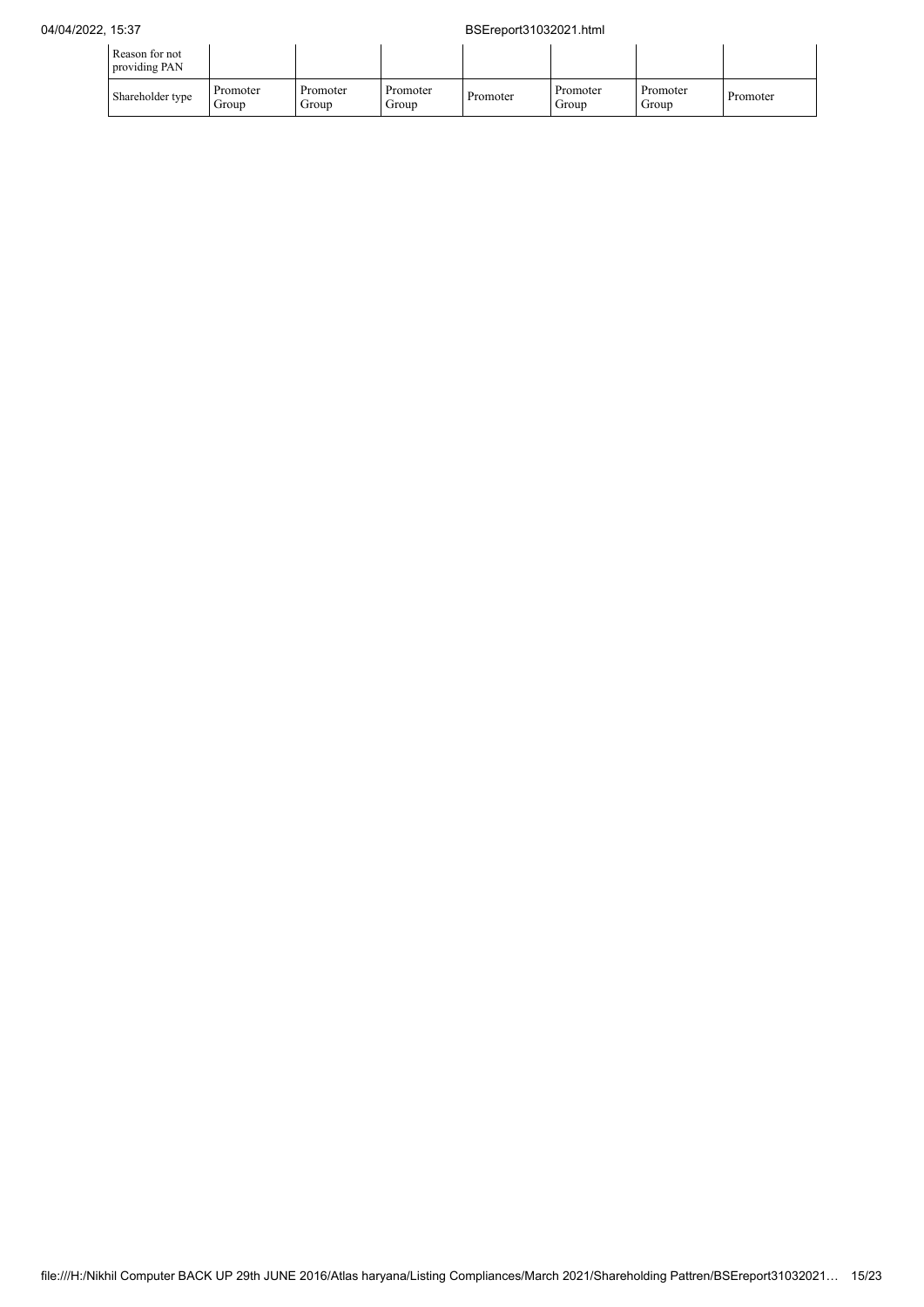| Individuals/Hindu undivided Family                                                                                                                                                       |                                                               |                |                     |                  |                       |  |  |  |  |
|------------------------------------------------------------------------------------------------------------------------------------------------------------------------------------------|---------------------------------------------------------------|----------------|---------------------|------------------|-----------------------|--|--|--|--|
| Searial No.                                                                                                                                                                              | 29                                                            | 30             | 31                  | 32               |                       |  |  |  |  |
| Name of the<br>Shareholders (I)                                                                                                                                                          | <b>ASHWATH KAPUR</b>                                          | RAOSHMI KAPUR. | <b>AKSHAY KAPUR</b> | Neely Kapur      | Click here to go back |  |  |  |  |
| PAN(II)                                                                                                                                                                                  | AARPK8585B                                                    | AGGPK2181E     | AANPK5146Q          | AGDPK3341F       | Total                 |  |  |  |  |
| No. of fully paid<br>up equity shares<br>held (IV)                                                                                                                                       | 26124                                                         | 27084          | 26124               | 0                | 1551050               |  |  |  |  |
| No. Of Partly paid-<br>up equity shares<br>held(V)                                                                                                                                       |                                                               |                |                     |                  |                       |  |  |  |  |
| No. Of shares<br>underlying<br>Depository<br>Receipts (VI)                                                                                                                               |                                                               |                |                     |                  |                       |  |  |  |  |
| Total nos. shares<br>held $(VII) = (IV) +$<br>$(V)$ + $(VI)$                                                                                                                             | 26124                                                         | 27084          | 26124               | $\boldsymbol{0}$ | 1551050               |  |  |  |  |
| Shareholding as a<br>% of total no. of<br>shares (calculated<br>as per SCRR,<br>1957) (VIII) As a<br>% of $(A+B+C2)$                                                                     | 0.4                                                           | 0.42           | 0.4                 | 0                | 23.85                 |  |  |  |  |
|                                                                                                                                                                                          | Number of Voting Rights held in each class of securities (IX) |                |                     |                  |                       |  |  |  |  |
| Class eg:X                                                                                                                                                                               | 26124                                                         | 27084          | 26124               | $\boldsymbol{0}$ | 1551050               |  |  |  |  |
| Class eg:y                                                                                                                                                                               |                                                               |                |                     |                  |                       |  |  |  |  |
| Total                                                                                                                                                                                    | 26124                                                         | 27084          | 26124               | $\overline{0}$   | 1551050               |  |  |  |  |
| Total as a % of<br><b>Total Voting rights</b>                                                                                                                                            | 0.4                                                           | 0.42           | 0.4                 | 0                | 23.85                 |  |  |  |  |
| No. Of Shares<br>Underlying<br>Outstanding<br>convertible<br>securities $(X)$                                                                                                            |                                                               |                |                     |                  |                       |  |  |  |  |
| No. of Shares<br>Underlying<br>Outstanding<br>Warrants (Xi)                                                                                                                              |                                                               |                |                     |                  |                       |  |  |  |  |
| No. Of Shares<br>Underlying<br>Outstanding<br>convertible<br>securities and No.<br>Of Warrants (Xi)<br>(a)                                                                               |                                                               |                |                     |                  |                       |  |  |  |  |
| Shareholding, as a<br>% assuming full<br>conversion of<br>convertible<br>securities (as a<br>percentage of<br>diluted share<br>capital) (XI)=<br>$(VII)+(Xi)(a)$ As a<br>% of $(A+B+C2)$ | 0.4                                                           | 0.42           | 0.4                 | 0                | 23.85                 |  |  |  |  |
|                                                                                                                                                                                          | Number of Locked in shares (XII)                              |                |                     |                  |                       |  |  |  |  |
| No. (a)                                                                                                                                                                                  |                                                               |                |                     |                  |                       |  |  |  |  |
| As a % of total<br>Shares held (b)                                                                                                                                                       |                                                               |                |                     |                  |                       |  |  |  |  |
|                                                                                                                                                                                          | Number of Shares pledged or otherwise encumbered (XIII)       |                |                     |                  |                       |  |  |  |  |
| No. (a)                                                                                                                                                                                  |                                                               |                |                     |                  |                       |  |  |  |  |
| As a $\%$ of total<br>Shares held (b)                                                                                                                                                    |                                                               |                |                     |                  |                       |  |  |  |  |
| Number of equity<br>shares held in<br>dematerialized<br>form (XIV)                                                                                                                       | 26124                                                         | 27084          | 26124               | 0                | 1521174               |  |  |  |  |
| Reason for not providing PAN                                                                                                                                                             |                                                               |                |                     |                  |                       |  |  |  |  |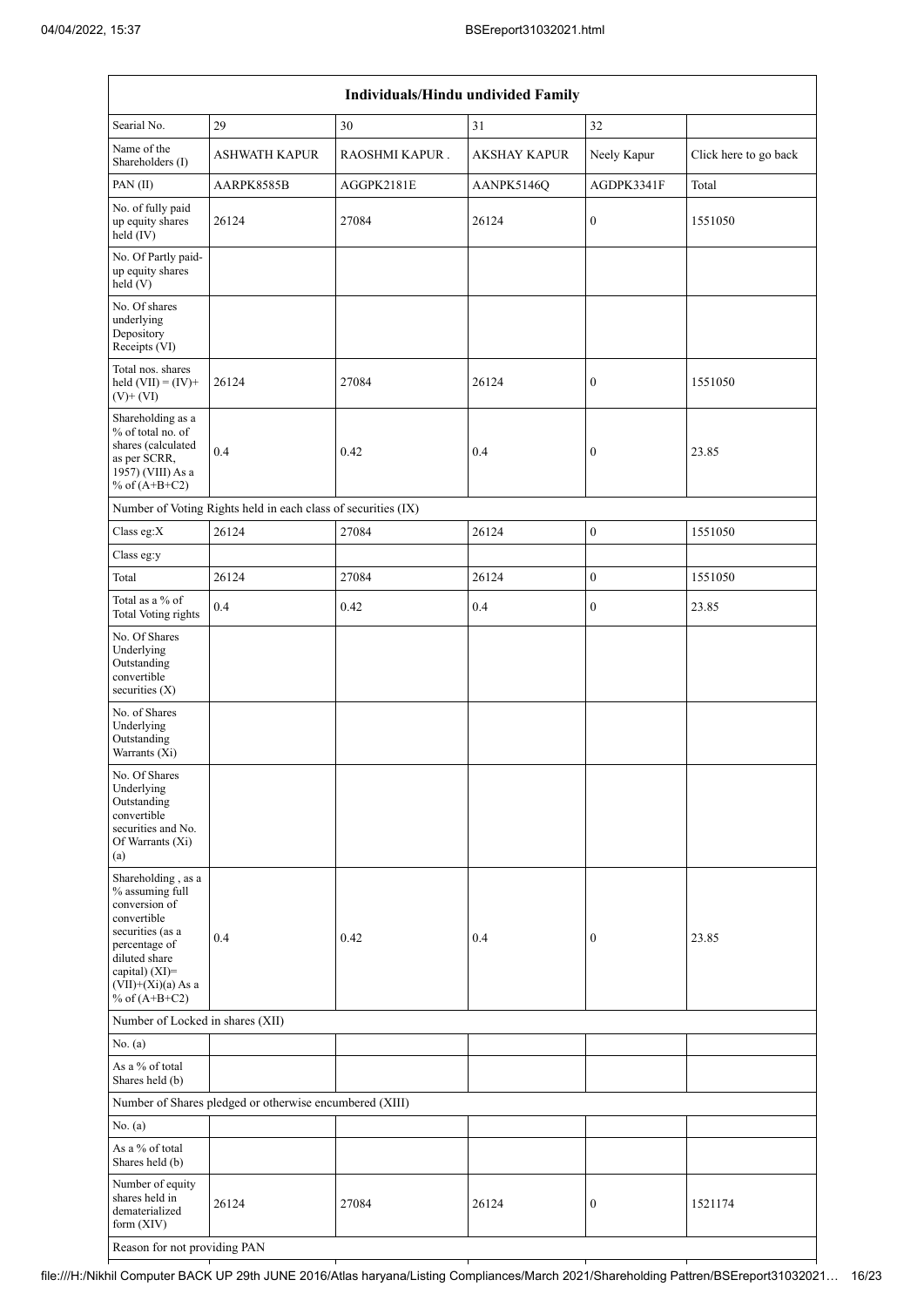| Reason for not<br>providing PAN |                |                |                |                |  |
|---------------------------------|----------------|----------------|----------------|----------------|--|
| Shareholder type                | Promoter Group | Promoter Group | Promoter Group | Promoter Group |  |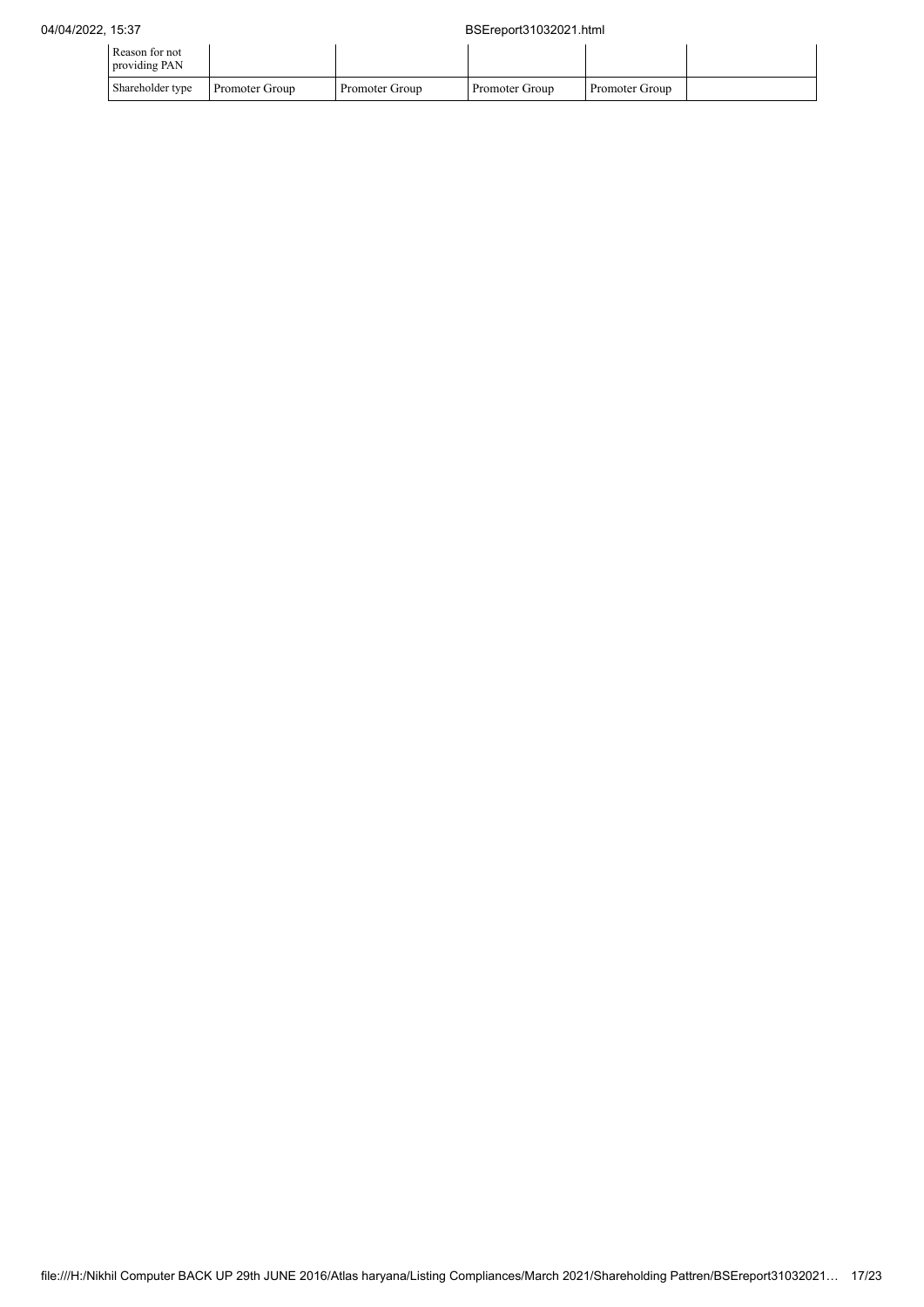| Any Other (specify)                                                                                                                                                                  |                                                               |                                         |                                                  |                                           |                          |  |  |
|--------------------------------------------------------------------------------------------------------------------------------------------------------------------------------------|---------------------------------------------------------------|-----------------------------------------|--------------------------------------------------|-------------------------------------------|--------------------------|--|--|
| Searial No.                                                                                                                                                                          | $\mathbf{1}$                                                  | $\overline{c}$                          | 3                                                | $\overline{4}$                            |                          |  |  |
| Category                                                                                                                                                                             | <b>Bodies Corporate</b>                                       | <b>Bodies Corporate</b>                 | <b>Bodies Corporate</b>                          | <b>Bodies Corporate</b>                   | Click here<br>to go back |  |  |
| Name of the<br>Shareholders (I)                                                                                                                                                      | <b>M/S LIMROSE</b><br><b>ENGINEERING WORKS</b><br>P LTD       | <b>JANKIDAS &amp;</b><br>SONS PVT. LTD. | M/S CORONA RIM<br>MANUFACTURING CO<br><b>LTD</b> | THE MILTON CYCLE<br><b>INDUSTRIES LTD</b> |                          |  |  |
| PAN(II)                                                                                                                                                                              | AAACL0064A                                                    | AAACJ0154D                              | AACFC3482G                                       | AABCM3269R                                | Total                    |  |  |
| No. of the<br>Shareholders (I)                                                                                                                                                       | 1                                                             | $\mathbf{1}$                            | 1                                                | 1                                         | $\overline{4}$           |  |  |
| No. of fully paid<br>up equity shares<br>held (IV)                                                                                                                                   | 515300                                                        | 14282                                   | 7176                                             | 651692                                    | 1188450                  |  |  |
| No. Of Partly paid-<br>up equity shares<br>held (V)                                                                                                                                  |                                                               |                                         |                                                  |                                           |                          |  |  |
| No. Of shares<br>underlying<br>Depository<br>Receipts (VI)                                                                                                                           |                                                               |                                         |                                                  |                                           |                          |  |  |
| Total nos. shares<br>held $(VII) = (IV) +$<br>$(V)$ + $(VI)$                                                                                                                         | 515300                                                        | 14282                                   | 7176                                             | 651692                                    | 1188450                  |  |  |
| Shareholding as a<br>% of total no. of<br>shares (calculated<br>as per SCRR,<br>1957) (VIII) As a<br>% of $(A+B+C2)$                                                                 | 7.92                                                          | 0.22                                    | 0.11                                             | 10.02                                     | 18.27                    |  |  |
|                                                                                                                                                                                      | Number of Voting Rights held in each class of securities (IX) |                                         |                                                  |                                           |                          |  |  |
| Class eg: X                                                                                                                                                                          | 515300                                                        | 14282                                   | 7176                                             | 651692                                    | 1188450                  |  |  |
| Class eg:y                                                                                                                                                                           |                                                               |                                         |                                                  |                                           |                          |  |  |
| Total                                                                                                                                                                                | 515300                                                        | 14282                                   | 7176                                             | 651692                                    | 1188450                  |  |  |
| Total as a % of<br><b>Total Voting rights</b>                                                                                                                                        | 7.92                                                          | 0.22                                    | 0.11                                             | 10.02                                     | 18.27                    |  |  |
| No. Of Shares<br>Underlying<br>Outstanding<br>convertible<br>securities $(X)$                                                                                                        |                                                               |                                         |                                                  |                                           |                          |  |  |
| No. of Shares<br>Underlying<br>Outstanding<br>Warrants (Xi)                                                                                                                          |                                                               |                                         |                                                  |                                           |                          |  |  |
| No. Of Shares<br>Underlying<br>Outstanding<br>convertible<br>securities and No.<br>Of Warrants (Xi)<br>(a)                                                                           |                                                               |                                         |                                                  |                                           |                          |  |  |
| Shareholding, as a<br>% assuming full<br>conversion of<br>convertible<br>securities (as a<br>percentage of<br>diluted share<br>capital) (XI)=<br>$(VII)+(X)$ As a %<br>of $(A+B+C2)$ | 7.92                                                          | 0.22                                    | 0.11                                             | 10.02                                     | 18.27                    |  |  |
| Number of Locked in shares (XII)                                                                                                                                                     |                                                               |                                         |                                                  |                                           |                          |  |  |
| No. (a)                                                                                                                                                                              |                                                               |                                         |                                                  |                                           |                          |  |  |
| As a % of total<br>Shares held (b)                                                                                                                                                   |                                                               |                                         |                                                  |                                           |                          |  |  |
|                                                                                                                                                                                      | Number of Shares pledged or otherwise encumbered (XIII)       |                                         |                                                  |                                           |                          |  |  |
| No. (a)                                                                                                                                                                              |                                                               |                                         |                                                  |                                           |                          |  |  |
| As a % of total                                                                                                                                                                      |                                                               |                                         |                                                  |                                           |                          |  |  |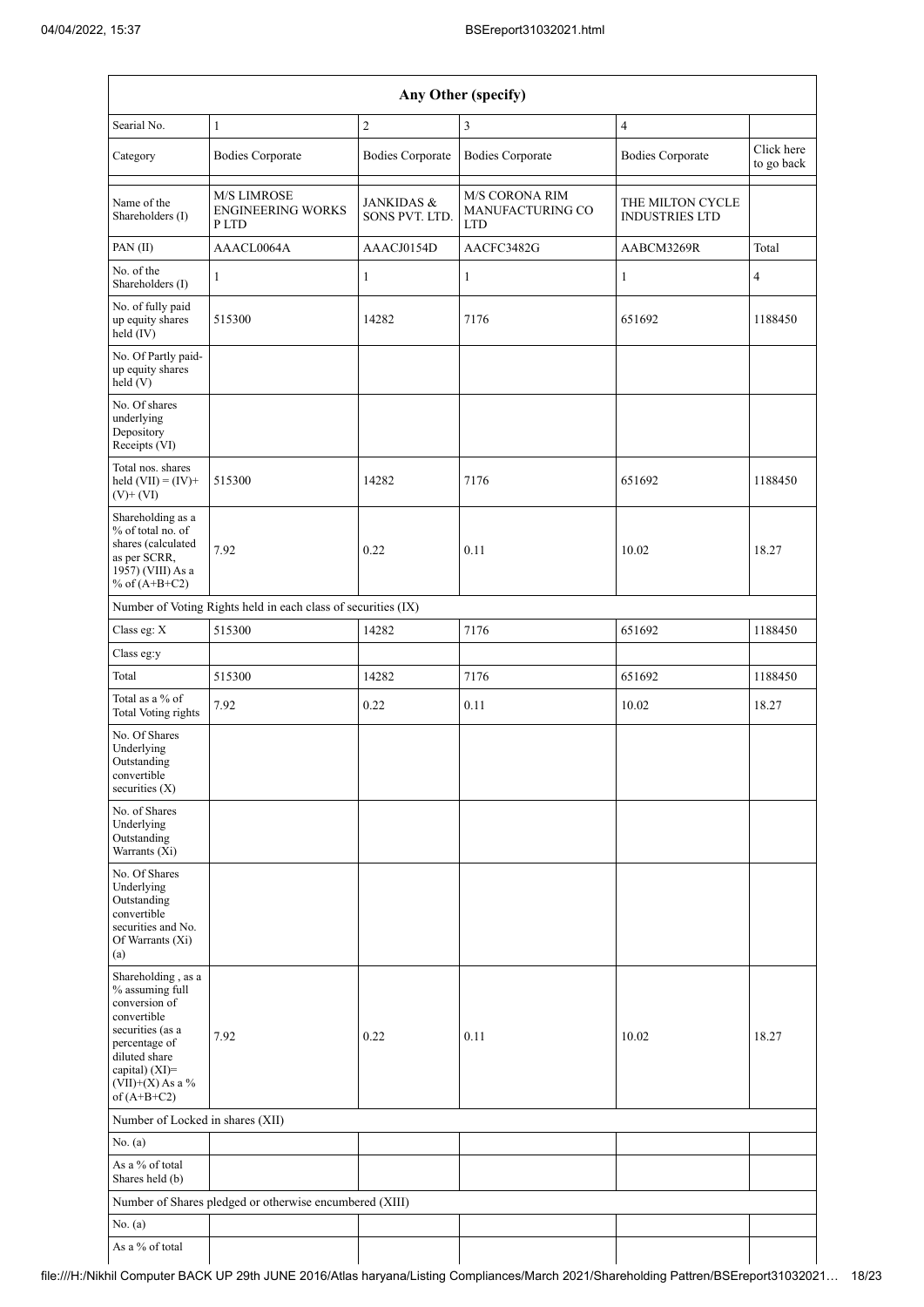## 04/04/2022, 15:37 BSEreport31032021.html

| Shares held (b)                                                      |                              |          |          |          |         |  |  |  |  |
|----------------------------------------------------------------------|------------------------------|----------|----------|----------|---------|--|--|--|--|
| Number of equity<br>shares held in<br>dematerialized<br>form $(XIV)$ | 515300                       | 14282    |          | 651692   | 1181274 |  |  |  |  |
|                                                                      | Reason for not providing PAN |          |          |          |         |  |  |  |  |
| Reason for not<br>providing PAN                                      |                              |          |          |          |         |  |  |  |  |
| Shareholder type                                                     | Promoter                     | Promoter | Promoter | Promoter |         |  |  |  |  |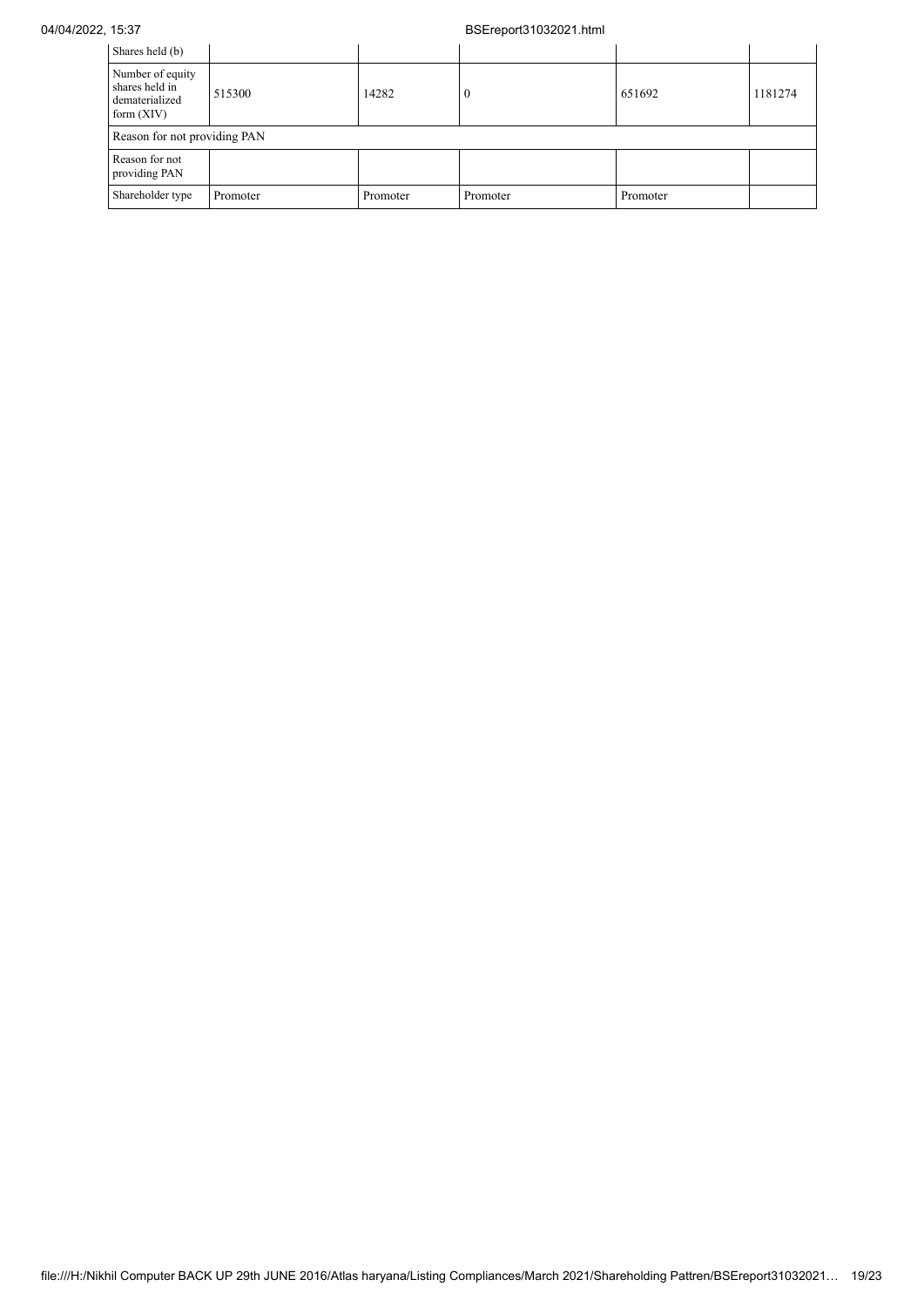$\overline{1}$ 

٦

|                                                                                                                                                                                      | Individuals - ii. Individual shareholders holding nominal share capital in excess of Rs. 2 lakhs. |                       |
|--------------------------------------------------------------------------------------------------------------------------------------------------------------------------------------|---------------------------------------------------------------------------------------------------|-----------------------|
| Searial No.                                                                                                                                                                          | 1                                                                                                 |                       |
| Name of the<br>Shareholders (I)                                                                                                                                                      | <b>RAMESH CHAND</b>                                                                               | Click here to go back |
| PAN(II)                                                                                                                                                                              | AANPC2926N                                                                                        | Total                 |
| No. of fully paid<br>up equity shares<br>held $(IV)$                                                                                                                                 | 77406                                                                                             | 77406                 |
| No. Of Partly paid-<br>up equity shares<br>held(V)                                                                                                                                   |                                                                                                   |                       |
| No. Of shares<br>underlying<br>Depository<br>Receipts (VI)                                                                                                                           |                                                                                                   |                       |
| Total nos. shares<br>held $(VII) = (IV) +$<br>$(V)$ + $(VI)$                                                                                                                         | 77406                                                                                             | 77406                 |
| Shareholding as a<br>% of total no. of<br>shares (calculated<br>as per SCRR,<br>1957) (VIII) As a<br>% of $(A+B+C2)$                                                                 | 1.19                                                                                              | 1.19                  |
|                                                                                                                                                                                      | Number of Voting Rights held in each class of securities (IX)                                     |                       |
| Class eg: X                                                                                                                                                                          | 77406                                                                                             | 77406                 |
| Class eg:y                                                                                                                                                                           |                                                                                                   |                       |
| Total                                                                                                                                                                                | 77406                                                                                             | 77406                 |
| Total as a % of<br><b>Total Voting rights</b>                                                                                                                                        | 1.19                                                                                              | 1.19                  |
| No. Of Shares<br>Underlying<br>Outstanding<br>convertible<br>securities $(X)$                                                                                                        |                                                                                                   |                       |
| No. of Shares<br>Underlying<br>Outstanding<br>Warrants (Xi)                                                                                                                          |                                                                                                   |                       |
| No. Of Shares<br>Underlying<br>Outstanding<br>convertible<br>securities and No.<br>Of Warrants (Xi)<br>(a)                                                                           |                                                                                                   |                       |
| Shareholding, as a<br>% assuming full<br>conversion of<br>convertible<br>securities (as a<br>percentage of<br>diluted share<br>capital) (XI)=<br>$(VII)+(X)$ As a %<br>of $(A+B+C2)$ | 1.19                                                                                              | 1.19                  |
| Number of Locked in shares (XII)                                                                                                                                                     |                                                                                                   |                       |
| No. (a)                                                                                                                                                                              |                                                                                                   |                       |
| As a % of total<br>Shares held (b)                                                                                                                                                   |                                                                                                   |                       |
| Number of equity<br>shares held in<br>dematerialized<br>form (XIV)                                                                                                                   | 77406                                                                                             | 77406                 |
| Reason for not providing PAN                                                                                                                                                         |                                                                                                   |                       |
| Reason for not<br>providing PAN                                                                                                                                                      |                                                                                                   |                       |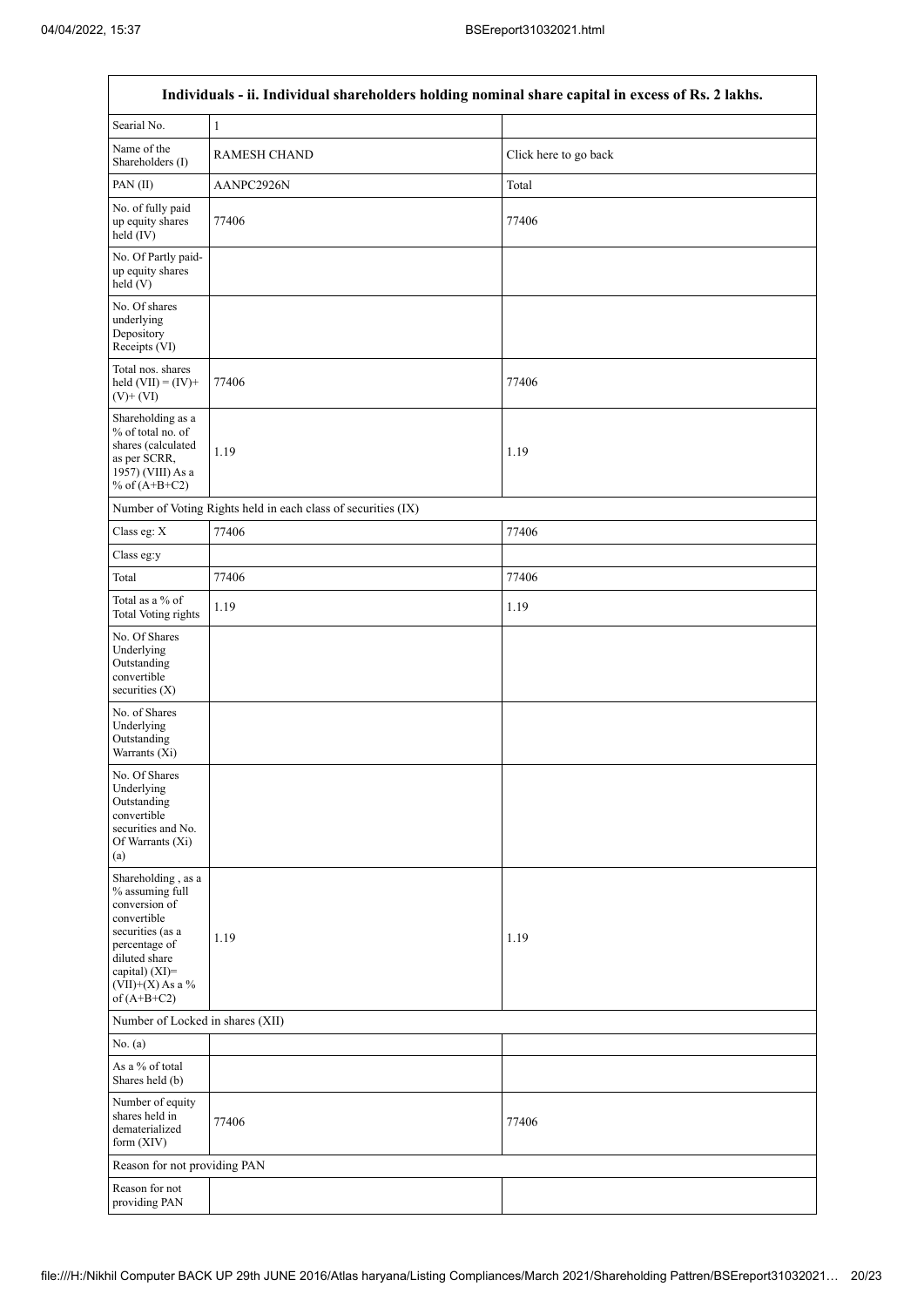| Any Other (specify)                                                                                                                                                                  |                            |                                                               |                     |                                     |             |                          |  |  |  |
|--------------------------------------------------------------------------------------------------------------------------------------------------------------------------------------|----------------------------|---------------------------------------------------------------|---------------------|-------------------------------------|-------------|--------------------------|--|--|--|
| Searial No.                                                                                                                                                                          | $\mathbf{1}$               | $\overline{2}$                                                | 3                   | $\overline{4}$                      | 5           |                          |  |  |  |
| Category                                                                                                                                                                             | <b>Bodies</b><br>Corporate | Non-Resident Indian<br>(NRI)                                  | Clearing<br>Members | Director or Director's<br>Relatives | <b>IEPF</b> |                          |  |  |  |
| Category / More<br>than 1 percentage                                                                                                                                                 | Category                   | Category                                                      | Category            | Category                            | Category    |                          |  |  |  |
| Name of the<br>Shareholders (I)                                                                                                                                                      |                            |                                                               |                     |                                     |             | Click here to go<br>back |  |  |  |
| PAN(II)                                                                                                                                                                              |                            |                                                               |                     |                                     |             | Total                    |  |  |  |
| No. of the<br>Shareholders (I)                                                                                                                                                       | 87                         | 94                                                            | 19                  | $\mathbf{1}$                        | 1           | 202                      |  |  |  |
| No. of fully paid<br>up equity shares<br>held (IV)                                                                                                                                   | 182427                     | 62483                                                         | 30599               | 120                                 | 164304      | 439933                   |  |  |  |
| No. Of Partly paid-<br>up equity shares<br>held(V)                                                                                                                                   |                            |                                                               |                     |                                     |             |                          |  |  |  |
| No. Of shares<br>underlying<br>Depository<br>Receipts (VI)                                                                                                                           |                            |                                                               |                     |                                     |             |                          |  |  |  |
| Total nos. shares<br>held $(VII) = (IV) +$<br>$(V)$ + $(VI)$                                                                                                                         | 182427                     | 62483                                                         | 30599               | 120                                 | 164304      | 439933                   |  |  |  |
| Shareholding as a<br>% of total no. of<br>shares (calculated<br>as per SCRR,<br>1957) (VIII) As a<br>% of $(A+B+C2)$                                                                 | 2.8                        | 0.96                                                          | 0.47                | $\boldsymbol{0}$                    | 2.53        | 6.76                     |  |  |  |
|                                                                                                                                                                                      |                            | Number of Voting Rights held in each class of securities (IX) |                     |                                     |             |                          |  |  |  |
| Class eg: X                                                                                                                                                                          | 182427                     | 62483                                                         | 30599               | 120                                 | 164304      | 439933                   |  |  |  |
| Class eg:y                                                                                                                                                                           |                            |                                                               |                     |                                     |             |                          |  |  |  |
| Total                                                                                                                                                                                | 182427                     | 62483                                                         | 30599               | 120                                 | 164304      | 439933                   |  |  |  |
| Total as a % of<br><b>Total Voting rights</b>                                                                                                                                        | 2.8                        | 0.96                                                          | 0.47                | 0                                   | 2.53        | 6.76                     |  |  |  |
| No. Of Shares<br>Underlying<br>Outstanding<br>convertible<br>securities (X)                                                                                                          |                            |                                                               |                     |                                     |             |                          |  |  |  |
| No. of Shares<br>Underlying<br>Outstanding<br>Warrants (Xi)                                                                                                                          |                            |                                                               |                     |                                     |             |                          |  |  |  |
| No. Of Shares<br>Underlying<br>Outstanding<br>convertible<br>securities and No.<br>Of Warrants (Xi)<br>(a)                                                                           |                            |                                                               |                     |                                     |             |                          |  |  |  |
| Shareholding, as a<br>% assuming full<br>conversion of<br>convertible<br>securities (as a<br>percentage of<br>diluted share<br>capital) (XI)=<br>$(VII)+(X)$ As a %<br>of $(A+B+C2)$ | 2.8                        | 0.96                                                          | 0.47                | $\boldsymbol{0}$                    | 2.53        | 6.76                     |  |  |  |
| Number of Locked in shares (XII)                                                                                                                                                     |                            |                                                               |                     |                                     |             |                          |  |  |  |
| No. (a)                                                                                                                                                                              |                            |                                                               |                     |                                     |             |                          |  |  |  |
| As a % of total<br>Shares held (b)                                                                                                                                                   |                            |                                                               |                     |                                     |             |                          |  |  |  |
| Number of equity<br>shares held in<br>dematerialized<br>form (XIV)                                                                                                                   | 179917                     | 62233                                                         | 30599               | $\boldsymbol{0}$                    | 164304      | 437053                   |  |  |  |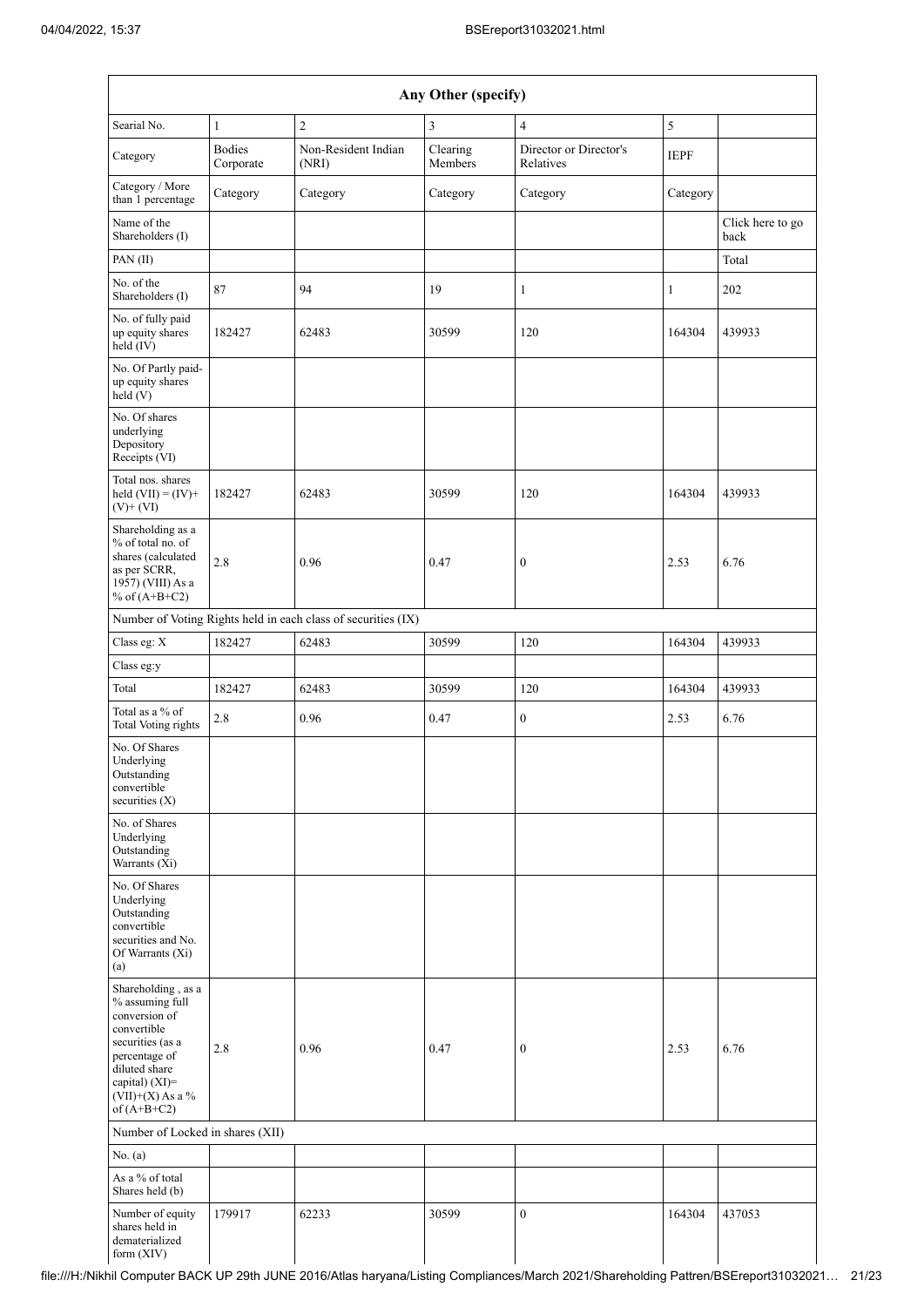| Reason for not providing PAN    |  |  |  |  |  |  |  |
|---------------------------------|--|--|--|--|--|--|--|
| Reason for not<br>providing PAN |  |  |  |  |  |  |  |